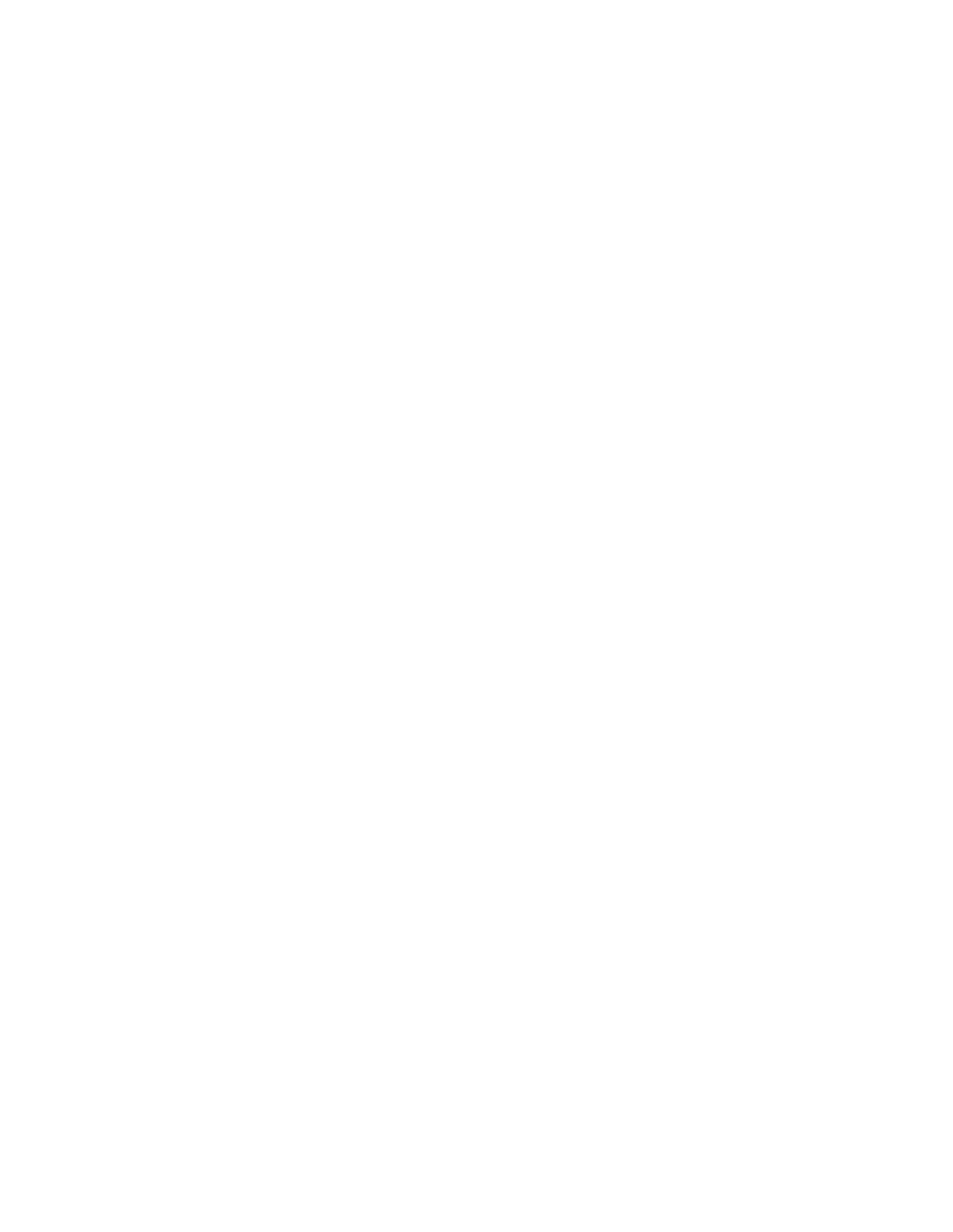# STRATEGIC PLAN FOR NIH OBESITY RESEARCH

A REPORT OF THE NIH OBESITY RESEARCH TASK FORCE



U.S. Department of Health and Human Services National Institutes of Health

NIH Publication No. 11-5493 March 2011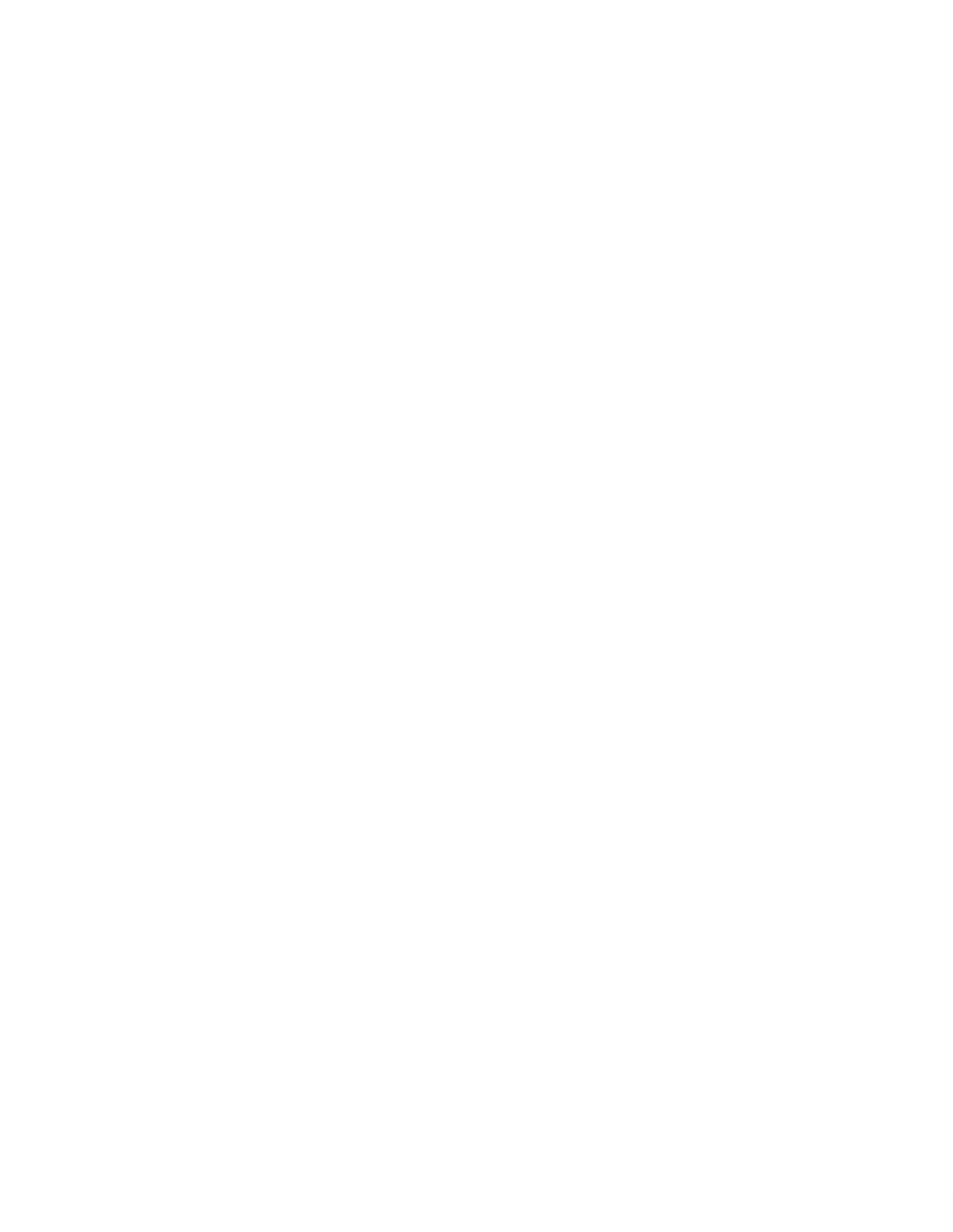# **CONTENTS**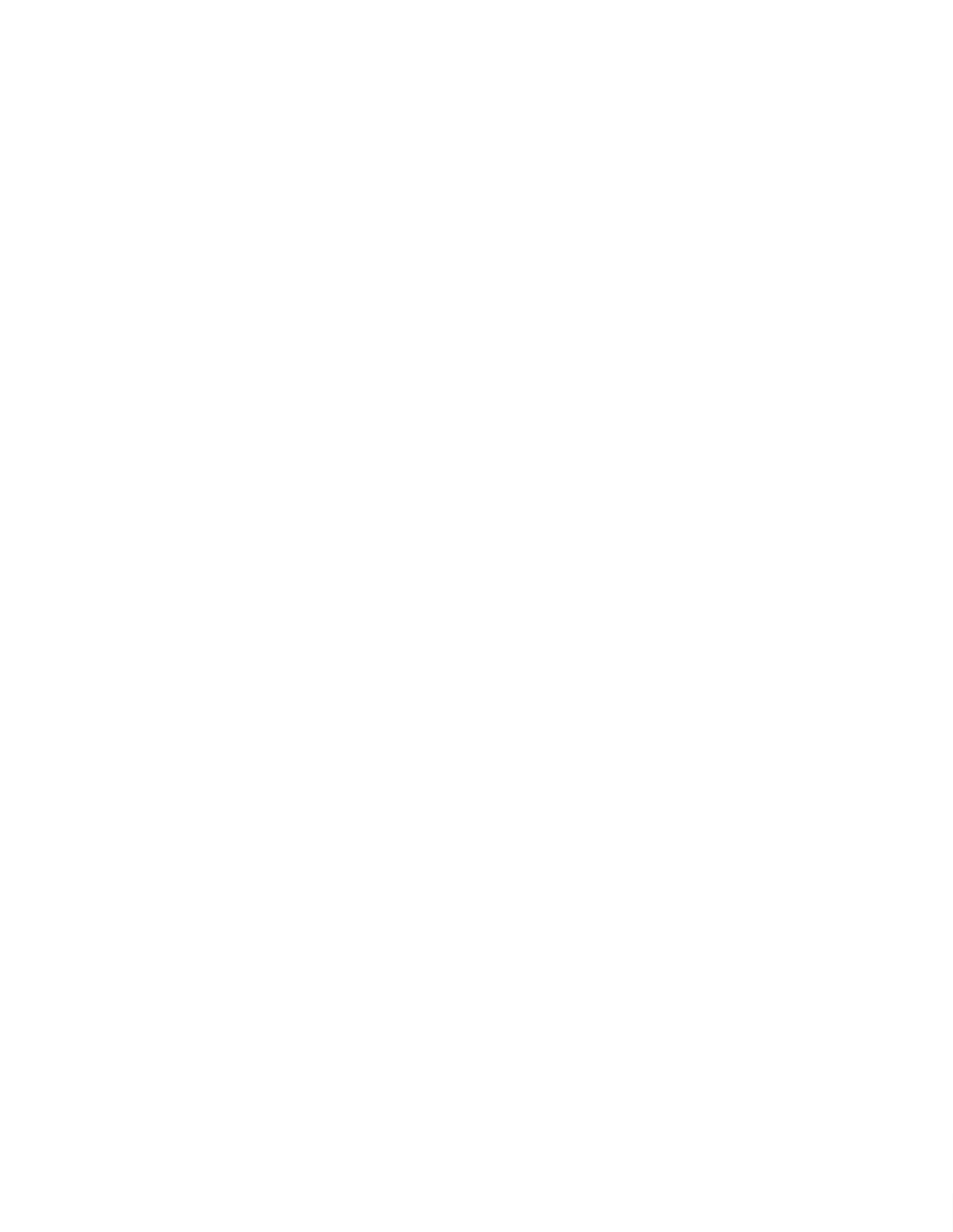## <span id="page-6-0"></span>EXECUTIVE SUMMARY

Obesity is a major contributor to serious health conditions in children and adults, including type 2 diabetes, cardiovascular disease, many cancers, and numerous other diseases and conditions. As rates of obesity have soared in the past three decades, it is clear that increasing the number of people who can achieve and maintain a healthy weight is a critical public health goal, although one that faces formidable challenges. Reducing the prevalence of obesity and its associated medical conditions will require broad-based efforts—by government, the private and nonprofit sectors, businesses, community organizations, healthcare professionals, schools, families, and individuals. The foundation of such efforts is research to illuminate the causes and consequences of obesity, to develop and evaluate new prevention and treatment strategies to see what works, and to determine how to implement and expand promising approaches to reach those who could most benefit.

### The Strategic Plan for NIH Obesity Research

The National Institutes of Health (NIH) supports a broad spectrum of obesity research. To accelerate research progress, the NIH Obesity Research Task Force developed this *Strategic Plan for NIH Obesity Research*, with crucial input from scientists external to the NIH, professional and other healthfocused organizations, and the public. The current *Strategic Plan* reflects the exciting opportunities that have emerged in the years since the publication of NIH's first strategic plan on this major public health challenge.

### Research Opportunities

Because obesity is a multifaceted problem, the *Strategic Plan* outlines a multifaceted research agenda. Integral and essential to all areas of the *Strategic Plan* is research to identify and reduce health disparities, including studies focusing on populations at disproportionate risk for obesity and its consequences. The *Strategic Plan* also recognizes the importance of research opportunities toward prevention and treatment of obesity across the lifespan, from children to older adults. Translational research—bridging scientific discovery to improvements in public health—is also an area of emphasis highlighted in the *Strategic Plan*. To carry out this research, the *Strategic Plan* encourages efforts to train and invigorate a multidisciplinary scientific workforce, in the laboratory, the clinic, the public health arena, and in partnerships with communities.

The research opportunities in the *Strategic Plan* are framed around the following themes:

### Discover Biologic Mechanisms Regulating Energy Balance

New research within this theme will define potential candidates for new drug development, inform the development of more effective lifestyle interventions that better reflect the biologic underpinnings of people's behaviors, and open novel avenues for prevention and treatment strategies for obesity and its associated diseases. This theme encompasses opportunities in genetics, neuroscience, metabolism, cell biology, and other areas that will improve our understanding of fundamental biologic pathways involved in weight regulation—and what goes awry in obesity.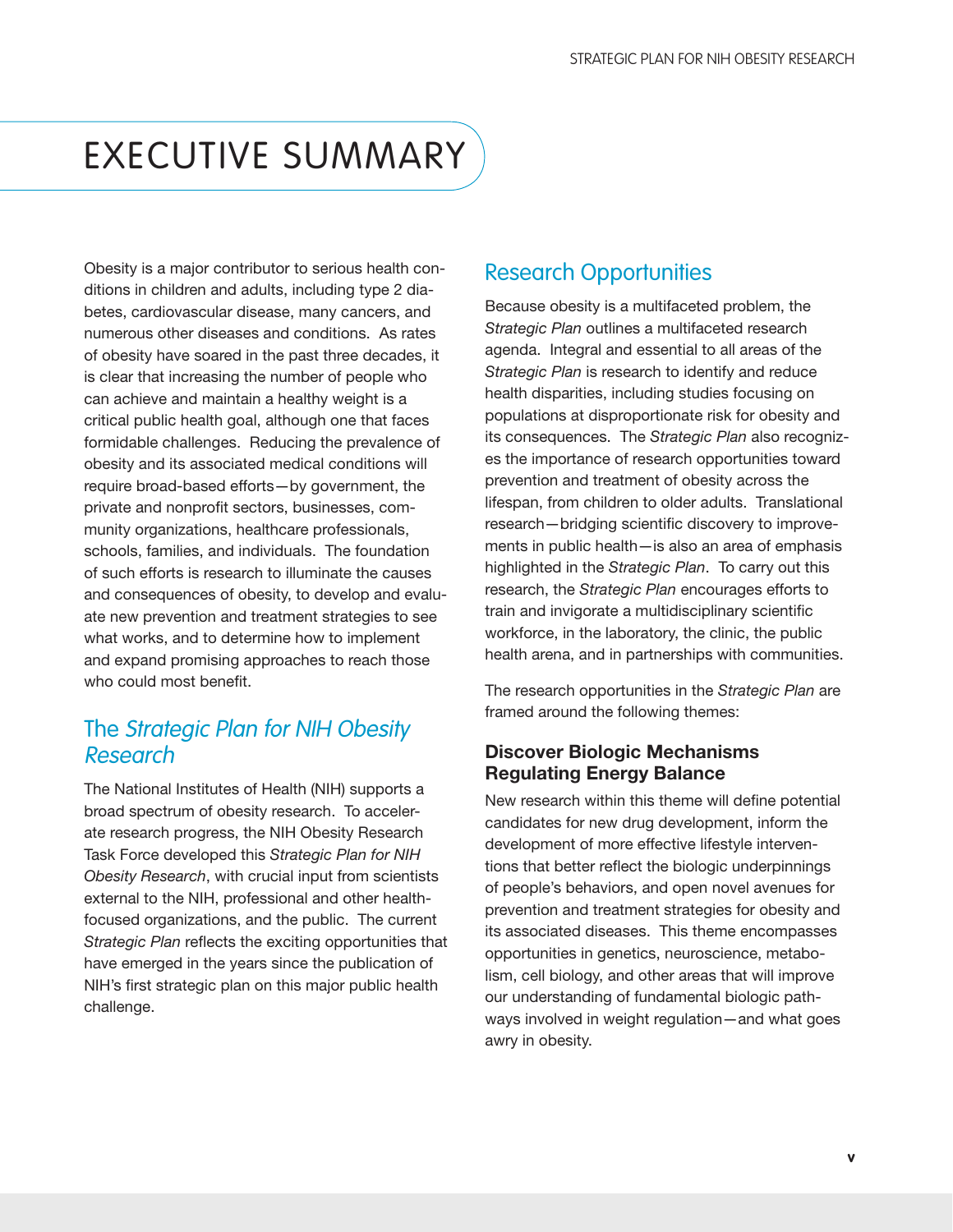### <span id="page-7-0"></span>Understand the Correlates, Determinants, and Consequences of **Obesity**

A wide range of other factors may influence obesity, in addition to the biological factors addressed in the previous section. This section explores these behavioral, social, cultural, and environmental factors, which span multiple interacting levels. A better understanding of such factors can enhance the design of intervention, surveillance, and translation strategies. Research focused on the consequences of obesity can inform health care and policy, and identify population subgroups most affected by obesity and critical periods for weight gain, both of which can be used to target intervention and translation efforts.

### Design and Test Interventions To Promote Healthy Weight

Under this theme, an array of research opportunities are outlined that can further advance obesity prevention and management through carefully designed and evaluated interventions. These research areas encompass behavioral and environmental approaches to lifestyle change, from individual- and family-based to community-wide strategies, as well as medical and surgical interventions. Because no single approach is likely to be appropriate for everyone, research to evaluate multiple and diverse approaches in many different settings will yield a broader empirical basis for individual and public health changes. In addition to identifying successful interventions for achieving a healthier weight, this research may also reduce the onset or severity of obesity-associated conditions and improve quality of life.

### Conduct Dissemination and Implementation Research

Research in many areas will hasten the translation of research evidence from discovery to intervention to application in medical practice and community settings. Examples include health surveillance, research on ways to improve healthcare delivery, and

comparative effectiveness and cost-effectiveness analyses of interventions. Further areas of opportunity include the development of strategies for implementing promising programs broadly in communities and maximizing their reach, evaluation of the effects of policies, and exploration of communication strategies to effectively disseminate sciencebased health information to diverse populations.

### Improve Measurement Tools, Technology, and Methods

Advances in obesity research depend on accurate tools and measurements to enhance understanding of etiology and allow for evaluation of interventions. Examples of research opportunities include the development of biomarkers; designing tools to better assess food intake, fitness, functional status, and thermogenesis; improving imaging methods; advancing technologies for determining body composition; and developing objective measurement systems to better evaluate changes in policy and environments. Also highlighted are emerging methodologies to enable researchers to better capture and model complex relationships in obesity.

### **Conclusion**

The NIH is committed to moving research forward, to provide a sound evidence base for effective actions to prevent and treat obesity. To maximize the effect of this research, the *Strategic Plan* additionally highlights education, outreach, and other efforts to integrate the results of research into communities and medical practice. The NIH recognizes that the translation of research into practice can only be accomplished in partnership with the many public and private organizations that are engaged in addressing the complex problem. Finally, the *Strategic Plan* is intended to be dynamic, as NIH research planning will continue to build on new discoveries and knowledge, catalyzing the development of new approaches and identifying those that work, so that people can look forward to healthier lives.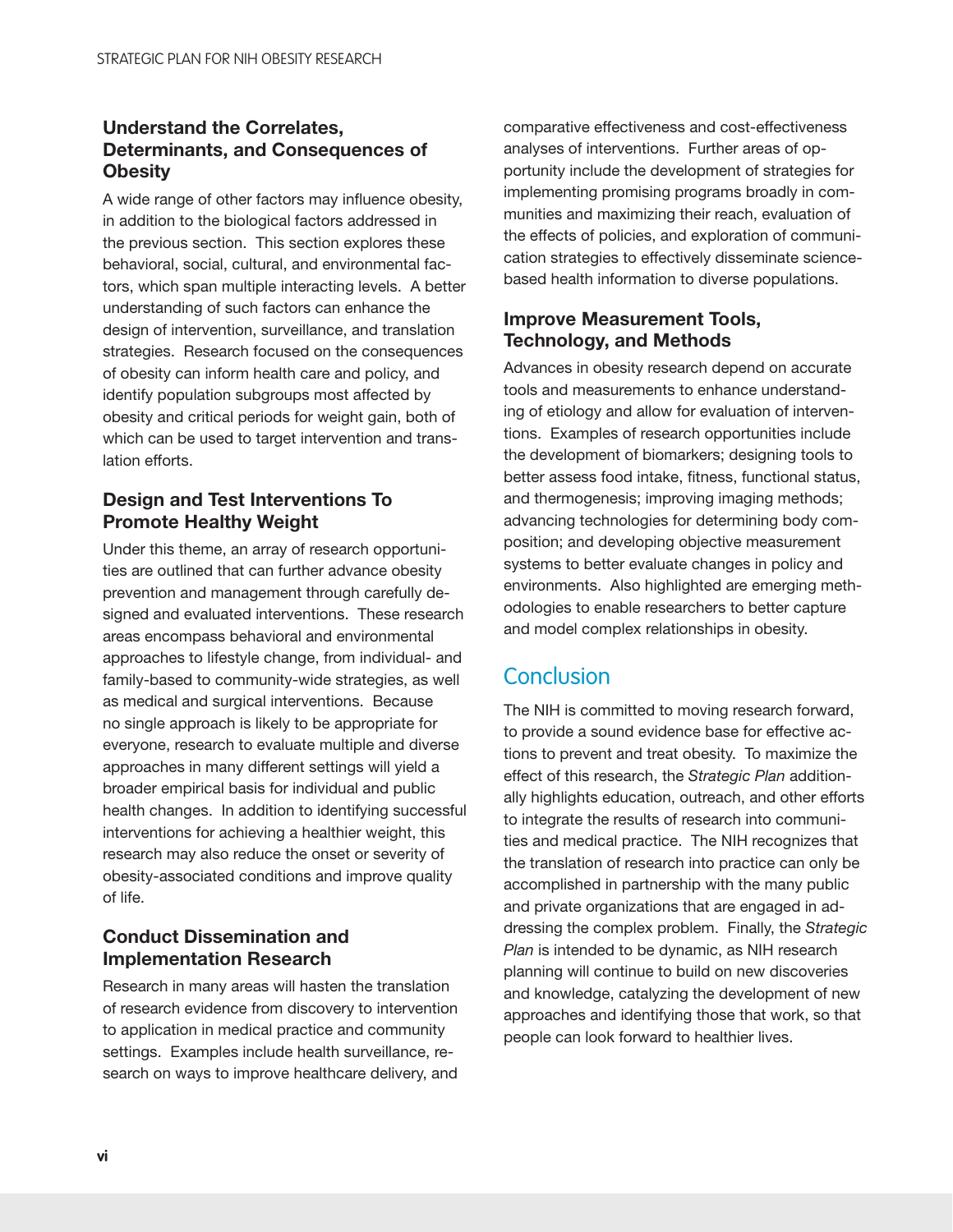## <span id="page-8-0"></span>DISCOVERIES AND NEW DIRECTIONS IN OBESITY RESEARCH

Obesity is a growing threat to health in the United States and around the world. Reducing the prevalence, incidence, and health consequences of obesity requires a broad-based effort by many government, the private and nonprofit sectors, healthcare professionals, community organizations, schools, businesses, and families.

The foundation of such a comprehensive effort is research conducted by a diverse scientific community to illuminate the causes and consequences of obesity, develop and test prevention and treatment strategies, and inform policymaking and community efforts. The NIH supports such research with the aim of extending healthy life and reducing the burdens of illness and disability. Consistent with this mission, the *Strategic Plan for NIH Obesity Research* aims to serve as a guide to accelerate research that will lessen the personal and public health burdens of obesity.

## Epidemiology and Health Consequences of Obesity

Obesity is a common medical disorder with serious consequences. At a fundamental level, obesity develops because of a mismatch in "energy balance": Calories taken in from food and beverage exceed those expended in activity and metabolic functions (including growth in children), with resultant excess adipose tissue (body fat) storage. Although obesity is defined as an excess of body fat, it is frequently assessed with the proxy of body mass index (BMI), a measure of weight relative to height that is practical to use in population-wide studies and in clinical and community settings.

A majority of the U.S. adult population is overweight as defined by a body mass index, or BMI, of 25 kg/m<sup>2</sup> or greater, and more than one-third of adults are obese (BMI of 30 kg/m<sup>2</sup> or greater). More than 16 percent of children and adolescents are obese as defined as BMI at the 95th percentile or greater for age and sex, $<sup>1</sup>$  a prevalence that has more</sup> than tripled over the past three decades. Additionally, the prevalence of extreme obesity in adults (BMI of 40 or greater) and BMI ≥97th percentile for age and sex in children has increased precipitously. Although recent data suggest that U.S. obesity rates may be stabilizing in many population subgroups, BMI has increased in the population to such an extent that adults within the healthy weight range are a minority. Obesity prevalence rates have increased substantially throughout much of the developed and developing world. In developing countries in particular, obesity and undernutrition often coexist in proximity, especially in urban areas. Once established, obesity is difficult to reverse over the long term, so strategies to prevent its development are essential. In addition, safer, more effective, and durable treatments are needed for individuals who are currently obese.

<sup>1</sup> For children and adolescents, the BMI percentiles are based on 2000 Centers for Disease Control (CDC) growth charts. These revised growth charts incorporate smoothed BMI percentiles and are based on data from the National Household Education Surveys Program (NHES) II (1963 to 1965) and III (1966 to 1970), and the National Health and Nutrition Examination Survey (NHANES) I (1971 to 1974), II (1976 to 1980), and III (1988 to 1994). The CDC BMI growth charts specifically excluded NHANES III data for children older than 6 years.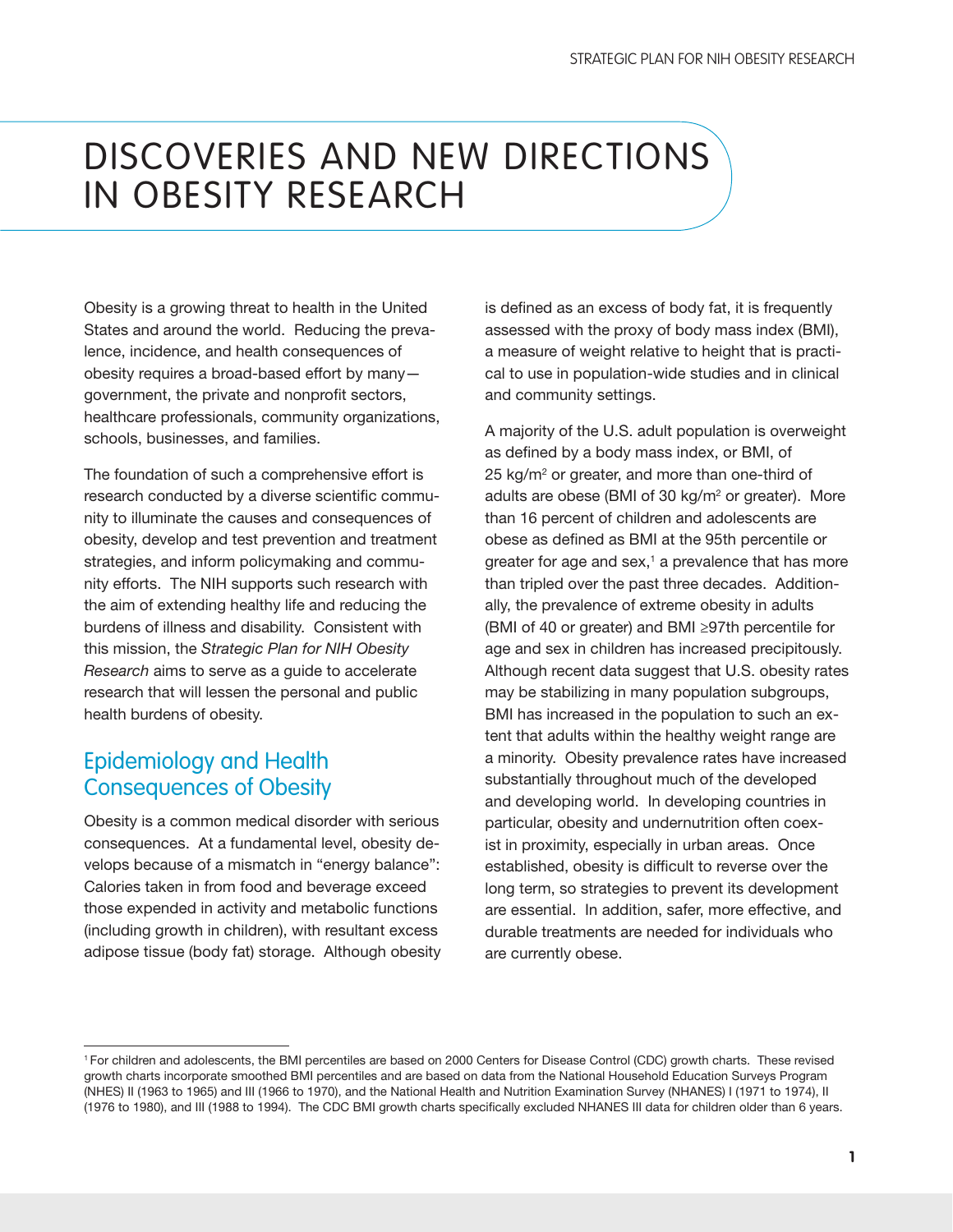The rise in obesity prevalence has resulted in an increase in the myriad serious medical problems associated with excess body fatness.<sup>2</sup> For example, type 2 diabetes has increased dramatically over the past decade: almost 13 percent of U.S. adults aged 20 years and older have diabetes, and an additional 30 percent are estimated to have pre-diabetes. An alarming recent development is the increasing number of children and adolescents, especially from racial and ethnic minority populations, diagnosed with type 2 diabetes.

Obesity is an important risk factor for cardiovascular diseases such as stroke and heart attacks and for other cardiovascular risk factors such as hypertension and dyslipidemia. Many forms of cancer are associated with obesity. Nonalcoholic fatty liver disease, a consequence of obesity that can progress to cirrhosis, is increasingly diagnosed in both adults and children. Obesity increases the risk of many other disorders, including osteoarthritis and other musculoskeletal disorders, some autoimmune and allergic disorders, gastrointestinal diseases, gallbladder disease, kidney disorders, infertility and other disorders of the reproductive system, urinary incontinence, sleep disordered breathing, respiratory disorders such as asthma and obesity hypoventilation syndrome, and dementia. During pregnancy, maternal obesity has a deleterious effect on both the mother and fetus, increasing the risk of certain birth defects, gestational diabetes, and preeclampsia. Obesity is associated with psychiatric disorders, including depression and binge eating disorder. Both the physical and social/emotional sequelae of obesity, which may include stigmatization and being bullied, affect quality of life in children and adults. Obesity may also reduce mobility and ability to carry out activities of daily living, particularly in older adults.

Obesity can lead to reduced access to health care, including preventive services and some diagnostic and therapeutic procedures. These disparities may contribute to the greater health risk conferred by excess body weight. Obesity also may affect and be

affected by the response to medications and other therapeutic interventions.

Not all obese individuals are equally susceptible to these health problems. A phenotype of apparently "metabolically healthy" obesity has been identified, in which individuals have increased body fat but do not have adverse health outcomes. Understanding not only which individuals are most at risk for (or protected from) obesity-related health conditions but also the mechanisms by which increased body fatness or body fat distribution does or does not contribute to disease in specific individuals or subgroups can help target prevention and treatment strategies. In addition, there is a bidirectional interaction between obesity and some physical or psychological disorders, such as sleep disorders, depression, and binge eating, whereby they may be contributors to, and consequences of, obesity.

Obesity is more common in certain racial and ethnic minority populations, including African Americans, Hispanics/Latinos, American Indians/Alaska Natives, and Pacific Islanders. As a result, these populations also experience more obesity-related consequences and comorbidities. In Asians, the BMI underestimates adiposity; diabetes and other complications of obesity are seen at normal or minimally elevated BMI. The relationship between race and ethnicity and obesity is complex and needs to be better understood through untangling biological, environmental, socioeconomic, and cultural pathways, and understanding differential response to prevention or treatment interventions.

Finally, obesity confers important social and economic costs. Weight stigma and discrimination may contribute to reduced educational and employment opportunities for both children and adults. Socioeconomic status also confers disparate risk for obesity, as those who are poorer and/or less educated are more likely to be obese, and there is a complex interaction between poverty, food insecurity, and obesity. The increasing medical costs attributable to obesity-related disorders play a significant role in burgeoning national healthcare costs, and obesity also contributes to lost work productivity.

<sup>&</sup>lt;sup>2</sup> For the purpose of this document, examples of comorbid conditions are used to illustrate current or future research and are not intended to exclude the importance of other relevant comorbid conditions.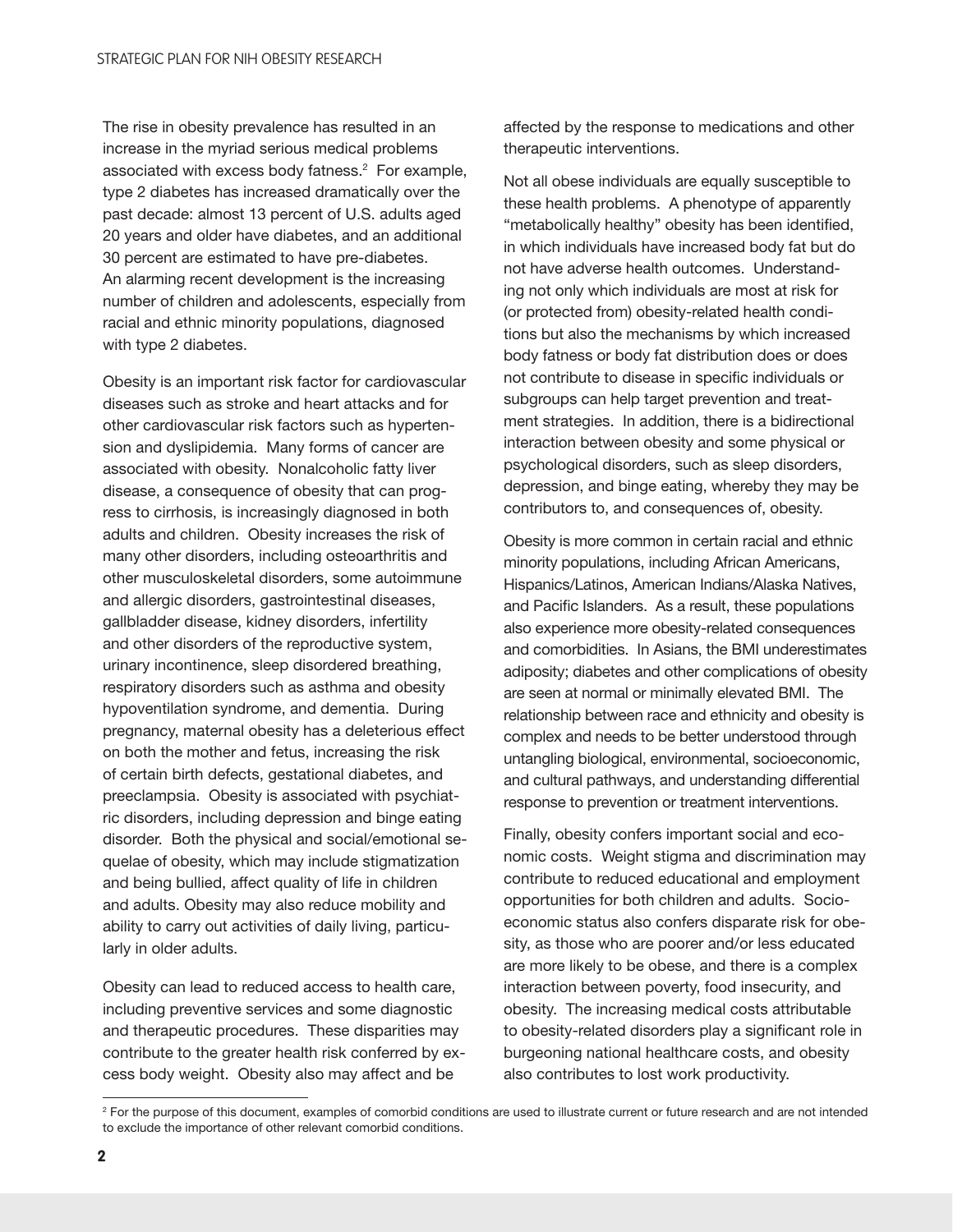## <span id="page-10-0"></span>New Scientific Opportunities, Renewed Commitment to Obesity Research

The pace of discovery in diverse areas of obesity research is rapid and accelerating. Advances in areas ranging from basic biomedical and behavioral science through clinical and community studies have opened the door to new opportunities for both better targeted and more comprehensive approaches to obesity prevention and treatment. Just a few of the many examples of these advances are highlighted here.

Basic research has led to the development of new animal models, including some in which gene function is changed only in specific tissues, such as brain, liver, fat, bone, or muscle. Using these animal models, scientists are gaining new insights into how genes and the proteins they encode may function and interact with each other in metabolism and weight regulation in people. Results of this research may lead to new therapeutic targets.

Studies of the complex signaling pathways within the brain and between the brain and other organs and tissues, such as the gut and fat tissue, are further elucidating appetite and energy expenditure regulation. For example, recent human brain imaging studies have demonstrated differences in brain structure and activity associated with obesity and weight loss. In genetics, new technologies allowing genome-wide association studies (GWAS) in humans have led to the identification of common genetic variants near or within genes previously unsuspected to be related to body weight. Although such genetic variants may predict only a small degree of variation in body weight, their identification provides new targets for investigations of gene function at both a metabolic and behavioral level. The combination of GWAS with deep DNA sequencing and high-throughput functional assays in areas such as gene expression or metabolomics in humans will lead to a greater understanding of how genetic variation leads to disease risk. Elucidation of the ways in which susceptibility or protective gene variants interact with environmental factors or drugs will

provide an opportunity for personalized prevention and treatment strategies. Understanding epigenetic mechanisms regulating metabolic tissues and the role of environmental factors in modifying epigenetic states may lead to important discoveries about potentially preventable contributors to obesity.

Our understanding of environmental contributions to obesity is increasing at all levels, from the individual through society. In studies of environmental influences on obesity, technologies such as geographic information systems (GIS) are now enabling targeted examination of the effect of the built environment on weight or physical activity. In addition, innovative methods to measure food intake and physical activity are allowing better measurement of energy balance in real-world settings. Understanding changes in the food supply, marketing, and consumption may also provide insights into their role in obesity development. Emerging data on unique aspects of the gut environment suggest that gut microbes and their collective genomes, called the "microbiome," may play a role in energy balance. Expanded knowledge about the microbiome's role may someday permit prevention or treatment of obesity by manipulating the composition of this environment. Other environmental factors, such as exposure to infectious agents or environmental toxicants and the ambient temperature, have emerged as potential targets of interest in the study of obesity and its complications. Information regarding the effects of the intrauterine or neonatal environment is also leading to research aimed at modifying these environments to prevent later obesity—for example, by preventing gestational diabetes in the mother or by targeting factors to enhance optimal rates of weight gain in infancy and early childhood.

Research findings are yielding new and important insights about social and behavioral factors that influence diet, physical activity, and sedentary behavior. In addition, research on social networks, peer and family interactions, decision making, behavioral economics, sensory input, and effects of work, stress, and sleep patterns as they relate to weight may provide novel targets for intervention.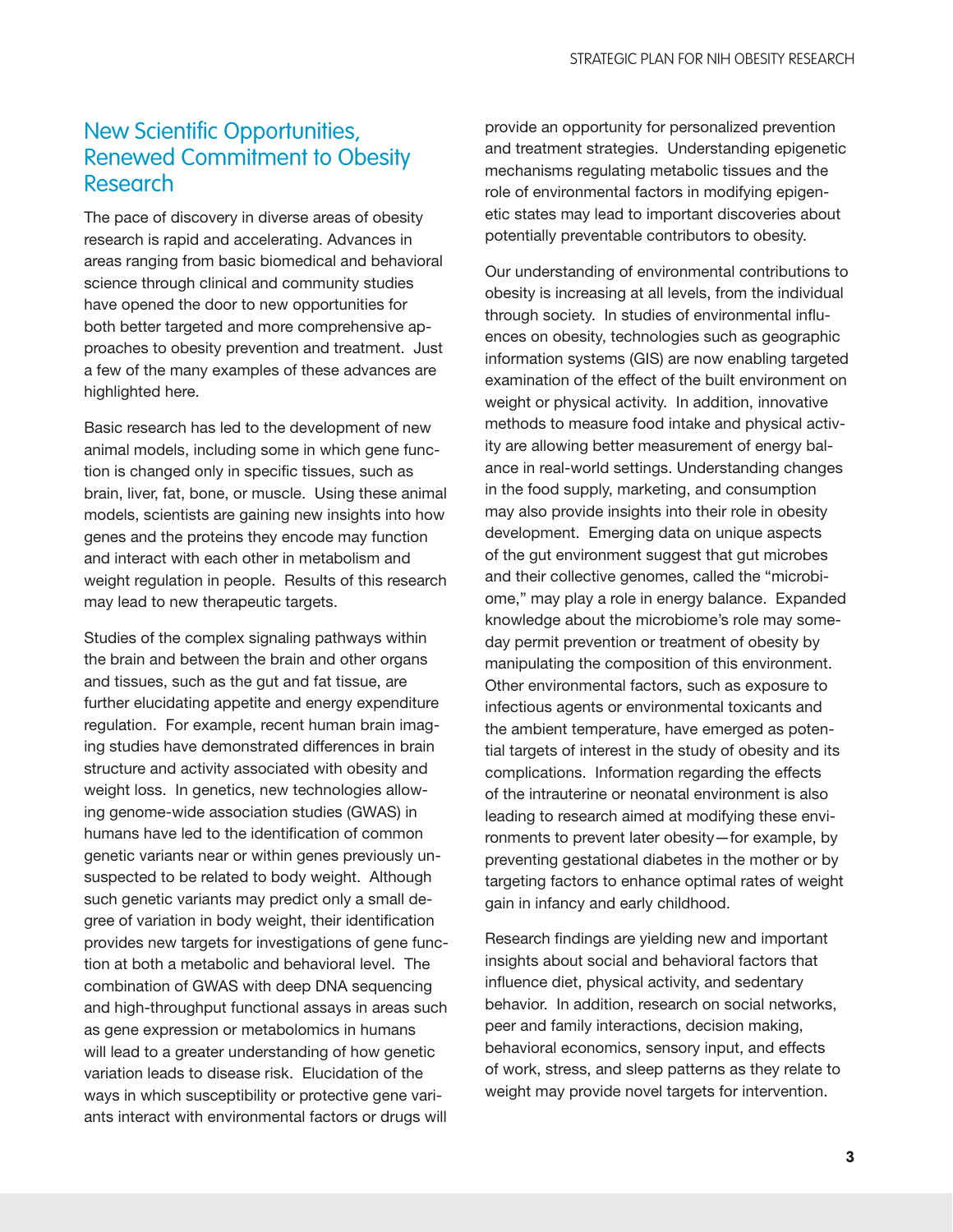<span id="page-11-0"></span>Advances in statistical and computational methodologies are emerging to help capture and illuminate the dynamic complexity of obesity and test the effects of intervention strategies on individual and societal outcomes. Policies such as mandated BMI screenings of school-age children, programs to promote walking and active transportation, enhanced nutrition labeling of packaged foods and restaurant menu items, changes in vending machine options in schools or worksites, and incentives to purchase healthy foods are being implemented in communities across the country. These changes present a prime opportunity for research to evaluate their effects.

### About the Strategic Plan for NIH Obesity Research

Given the importance of obesity as a public health problem and its relevance to the mission of most of the NIH Institutes, Centers, and Offices, the NIH established an Obesity Research Task Force in 2003 to coordinate efforts and accelerate progress in obesity research across the NIH. The Task Force is co-chaired by the Director of the National Institute of Diabetes and Digestive and Kidney Diseases, the Director of the National Heart, Lung, and Blood Institute, and the Director of the *Eunice Kennedy Shriver* National Institute of Child Health and Human Development. The members of the Task Force represent these and many other NIH Institutes and Centers with relevant expertise.

A key element of the initial charge to the Task Force was the development of a *Strategic Plan for NIH Obesity Research*, published in 2004. In light of the rapid progress in obesity research highlighted above and the opportunity to capitalize on emerging scientific discoveries, the Task Force decided to update the Strategic Plan.

The 2010 *Strategic Plan* is not meant to be all-inclusive or limiting, but to highlight areas of challenge and emerging opportunity. As new scientific opportunities arise from current research investments and accomplishments, the research planning

process will build on these areas, thus accelerating research in the most promising directions.

As in the 2004 *Strategic Plan*, this revised *Strategic Plan* was informed by experts external to the NIH, who provide ongoing invaluable research planning input at scientific meetings and workshops convened by NIH Institutes and Centers. In addition to this external input, which will continue to inform the obesity research planning process, an initial draft of the *Strategic Plan* was circulated to individuals and organizations outside the NIH, including scientists and leaders of voluntary and professional health organizations. A revised draft, incorporating input received, was then posted on the Internet to invite additional scientific and public comments. During this comment period, the NIH received input from researchers, healthcare professionals, voluntary and professional health organizations, scientific societies, and other organizations and individuals, representing a broad range of expertise and areas of interest. On the basis of this input, the NIH further revised the draft to develop a final version of the *Strategic Plan*.

Given the complex interaction between biology, behavior, and environment in contributing to the rise in obesity, formidable barriers stand in the way of simple solutions for altering energy balance toward a healthy body weight. Therefore, the *Strategic Plan*  encompasses all levels of research, from basic biological and behavioral research through community and population research.

### Cross-Cutting Issues for Obesity **Research** Health Disparities

### Integral to all areas of the *Strategic Plan* are issues related to health disparities, the influence of gender and sex on social and biological determinants of obesity, and the needs of vulnerable and at-risk populations. These groups include understudied populations such as racial and ethnic minority groups, older adults, populations with low literacy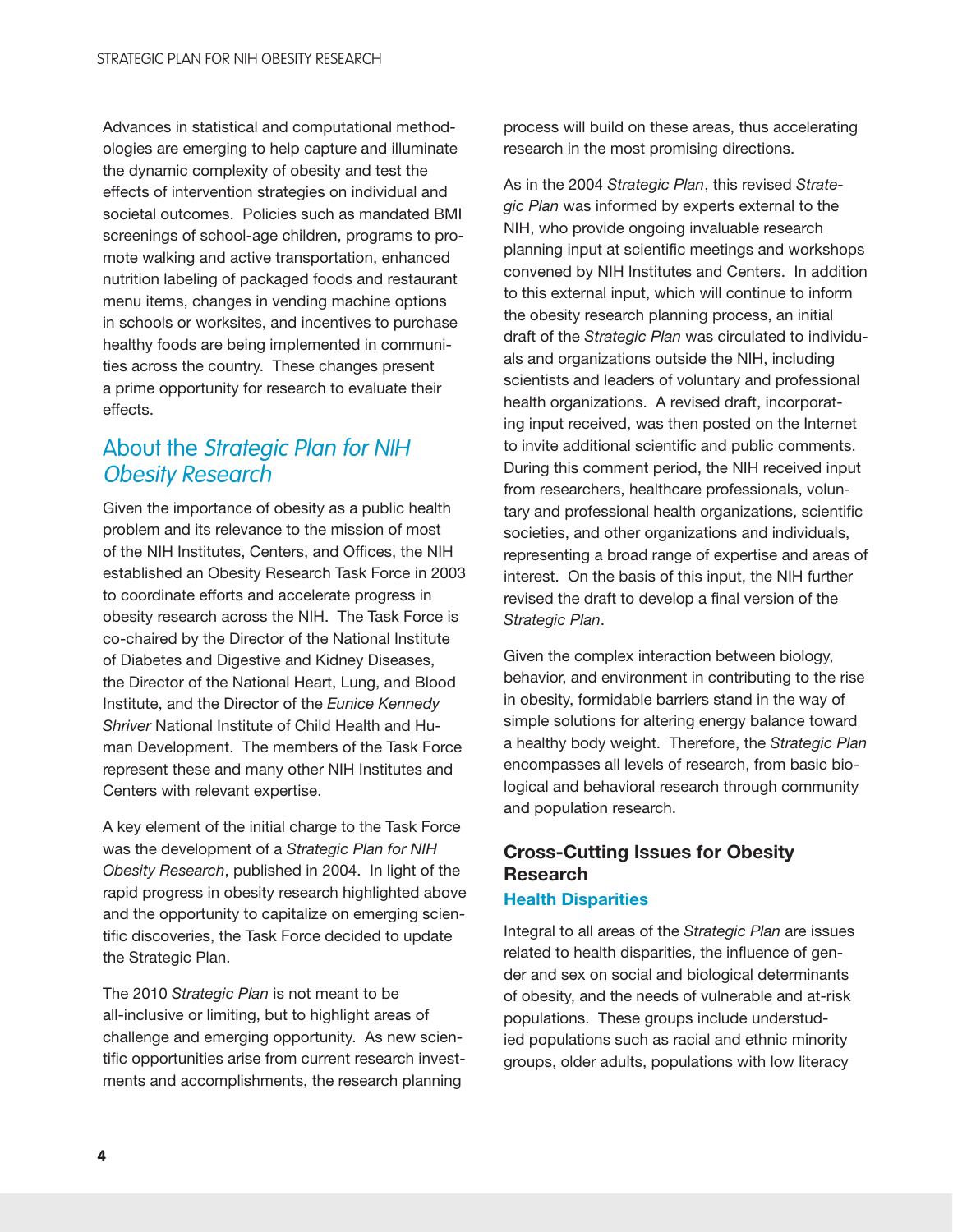and numeracy, people with physical or intellectual or developmental disabilities, rural populations, and those with extreme obesity. Racial and ethnic differences exist not only in incidence and prevalence of obesity, but also in access to care, response to treatment, and susceptibility to the health effects of obesity. Therefore, a broad research agenda that spans basic biology through development, evaluation, and translation of prevention and treatment approaches for diverse populations should continue to be developed.

Socioeconomic status is also related to the incidence and prevalence of obesity, such that the poor are disproportionately affected by obesity, regardless of race/ethnicity. Research is needed to further understand the impact of socioeconomic status on the development of obesity and its related medical conditions. Disparities in the availability of resources and services may also contribute to obesity; for example, those who are poor also have less access to health care, healthy affordable food, and safe places to get physical activity. Research can help identify effective strategies for overcoming socioeconomic barriers to prevention and treatment.

#### Translational Research

Translational research is a key element in meeting the public health challenge of obesity. Early translational research, sometimes termed "bench to bedside" research (i.e., from test tubes, mouse models, or basic behavioral studies to clinical studies), is crucial for identifying novel behavioral, environmental, social, and biological targets for obesity prevention or treatment and then translating these targets into approaches that can be tested for efficacy in controlled clinical trials. Early interaction between basic scientists and clinicians in developing, planning, and executing translational research may assist in consideration of important issues such as feasibility and potential for uptake in clinical care. "Bedside to bench" research brings knowledge gained in a clinical setting back to the laboratory for further mechanistic exploration, which may in turn spur new clinical approaches. Translational

research that helps speed these bidirectional and iterative knowledge transfers is important to ultimately improving the public health.

When intervention approaches are proven efficacious in a clinical trial setting, later phases of translational research (e.g., bedside to practice and the community) are needed to examine their effectiveness more broadly—that is, exploring how the interventions could be implemented cost-effectively in real-world populations, clinical practice, and community settings to improve health. Later translational research addresses issues of feasibility, adaptation, generalizability, adoption, dissemination, implementation, and sustainability in environments such as schools, community health centers, and worksites. More contemporary concepts of translational research acknowledge the iterative nature of translational research where key basic and clinical questions are identified from "real-world" experiences in clinical and public health practice. Community-based participatory research is one approach for addressing health disparity issues: for example, through research on culturally competent prevention, early intervention, and disease management strategies for diverse population groups. Community- and population-based research also informs new targets for policy and clinical research and practice.

#### **Training**

Strengthening and diversifying the pool of researchers who are dedicated to understanding and ameliorating obesity and its many adverse outcomes is a priority for the NIH. This commitment includes attracting and training a cadre of researchers with a wide range of knowledge and skills, such as expertise in the basic, clinical, behavioral, and social sciences; epidemiology; cultural competency; measures and methods; interventions; and translation and dissemination. Training in innovative multidisciplinary areas, such as social networks and complex systems, would be useful. Training across a range of institutions with investigators and various levels from predoctoral to early career may also enhance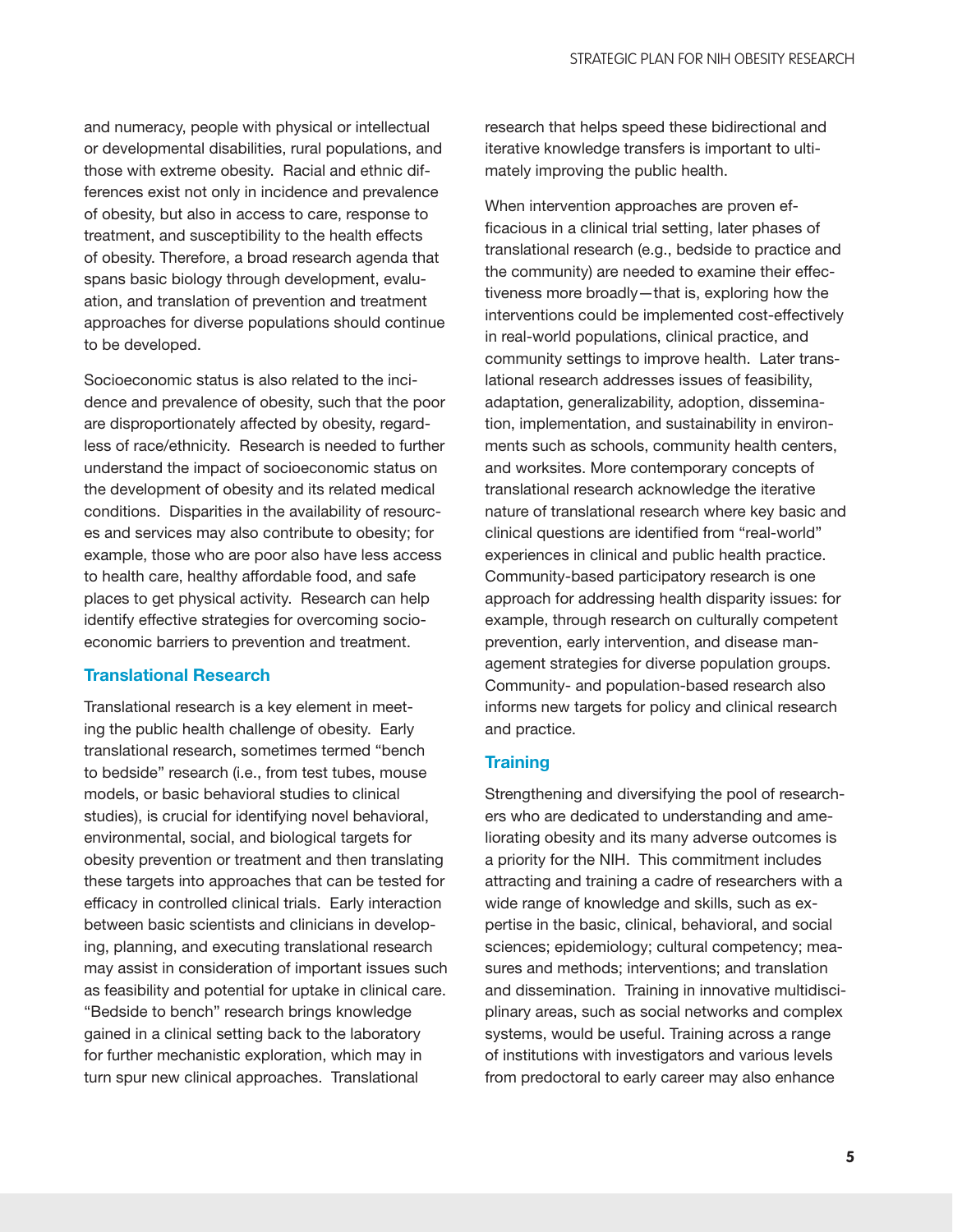<span id="page-13-0"></span>transdisciplinary interactions. As a part of its commitment to supporting diversity in research, the NIH will also continue to support and develop new ways to attract and train researchers from racially and ethnically diverse backgrounds.

### Transdisciplinary Research

Meeting the obesity research challenges of the future will require transdisciplinary research teams that include the talents of many, such as basic and molecular scientists; geneticists; engineers; behavioral, clinical, environmental, economics, marketing, communications, and policy scientists; urban planners; community leaders; industry partners; transportation scientists; and urban design experts. To foster this, the NIH encourages integrated, crossdisciplinary thinking and hypothesis generation across the spectrum of obesity research, a commitment increasingly embraced by scientific, industry, academic, and healthcare institutions and communities. This type of thinking can inform the ways in which component elements of multidisciplinary and multilevel approaches are integrated to determine best practices for optimal effectiveness of evidencebased programs.

### A Multifaceted Approach to a Multifaceted Problem

A complicated interplay of environmental, social, economic, and behavioral factors, acting on a background of biologic mechanisms and genetic susceptibility, has fueled the increase in obesity prevalence. An appropriate response must be equally multifaceted. Although prevention of obesity and its medical complications is the ultimate goal, the *Strategic Plan* recognizes that the current high prevalence of obesity in both adults and children highlights the need for research on treatment as well, including the comparative effectiveness of interventions delivered in settings such as primary care, specialized treatment centers, schools, and community settings.

Research leading to a better understanding of the many contributors to obesity in individuals and populations and the link between obesity and its associated health risks, and to the development of improved methods for prevention and treatment has the potential to help people to live longer and healthier lives. It is our hope that the *Strategic Plan for NIH Obesity Research* will help accelerate progress toward these goals.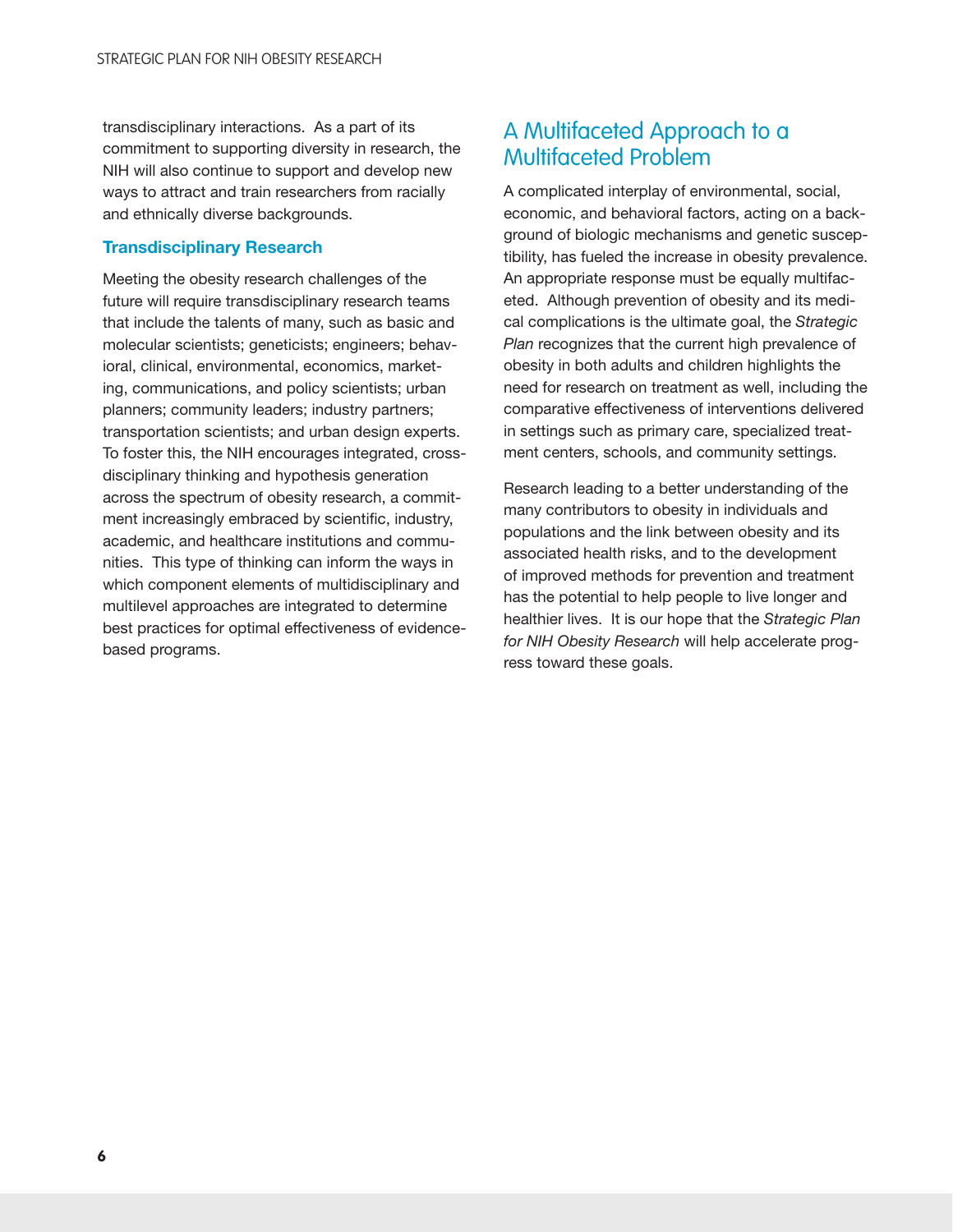## <span id="page-14-0"></span>OBESITY RESEARCH ADVANCES AND OPPORTUNITIES

The scope of obesity research across the NIH is broad, encompassing diverse issues, a range of scientific disciplines, and multiple levels, from molecules to individuals, communities, and populations. The following sections of the *Strategic Plan* include some examples of significant and recent scientific advances and outline opportunities across the spectrum of obesity-related research areas.

The first two sections focus on research opportunities designed to uncover causes and mechanisms of obesity and identify potential targets for intervention. Discover Biological Mechanisms Regulating Energy Balance highlights opportunities in genetics, neuroscience, metabolism, cell biology, and other areas that will improve our understanding of fundamental biologic pathways involved in weight regulation and point the way to novel therapeutic targets. Understand the Correlates, Determinants, and Consequences of Overweight and Obesity addresses research into other factors that are associated with the development of obesity and its many adverse outcomes.

Efforts to change behavior as well as clinical and public health practice and policy are often based on the results of carefully designed and evaluated interventions. The NIH currently supports many such obesity-related interventions, and Design and Test Interventions To Promote Healthy Weight outlines an array of new opportunities that can further advance obesity prevention and management.

An important area of research focuses on ways to hasten the translation of research evidence from discovery to intervention and from efficacy to effectiveness and application in clinical or community settings. Conduct Dissemination and Implementation Research addresses opportunities in the fields of surveillance, health services, dissemination, implementation, policy, and evaluation research.

Advances across these areas depend on accurate tools and measurements to enhance understanding of etiology and allow for evaluation of interventions. Improve Measurement Tools, Technology, and Methods highlights new opportunities for research to improve measurement of energy intake and output. These tools and measures cover a number of areas, including development of biomarkers; assessment of food intake, fitness, functional status, and thermogenesis; improvements in imaging and body composition technologies; and development of objective measurement systems to better evaluate changes in policy and environments. This section also highlights the need to use emerging methods of analysis and design, which allow researchers to better capture and model the complex relationships in obesity.

Issues of health disparities, high-risk populations, and critical periods across the lifespan, although not always explicitly mentioned, are viewed as important considerations in all of the research opportunities outlined in the *Strategic Plan*.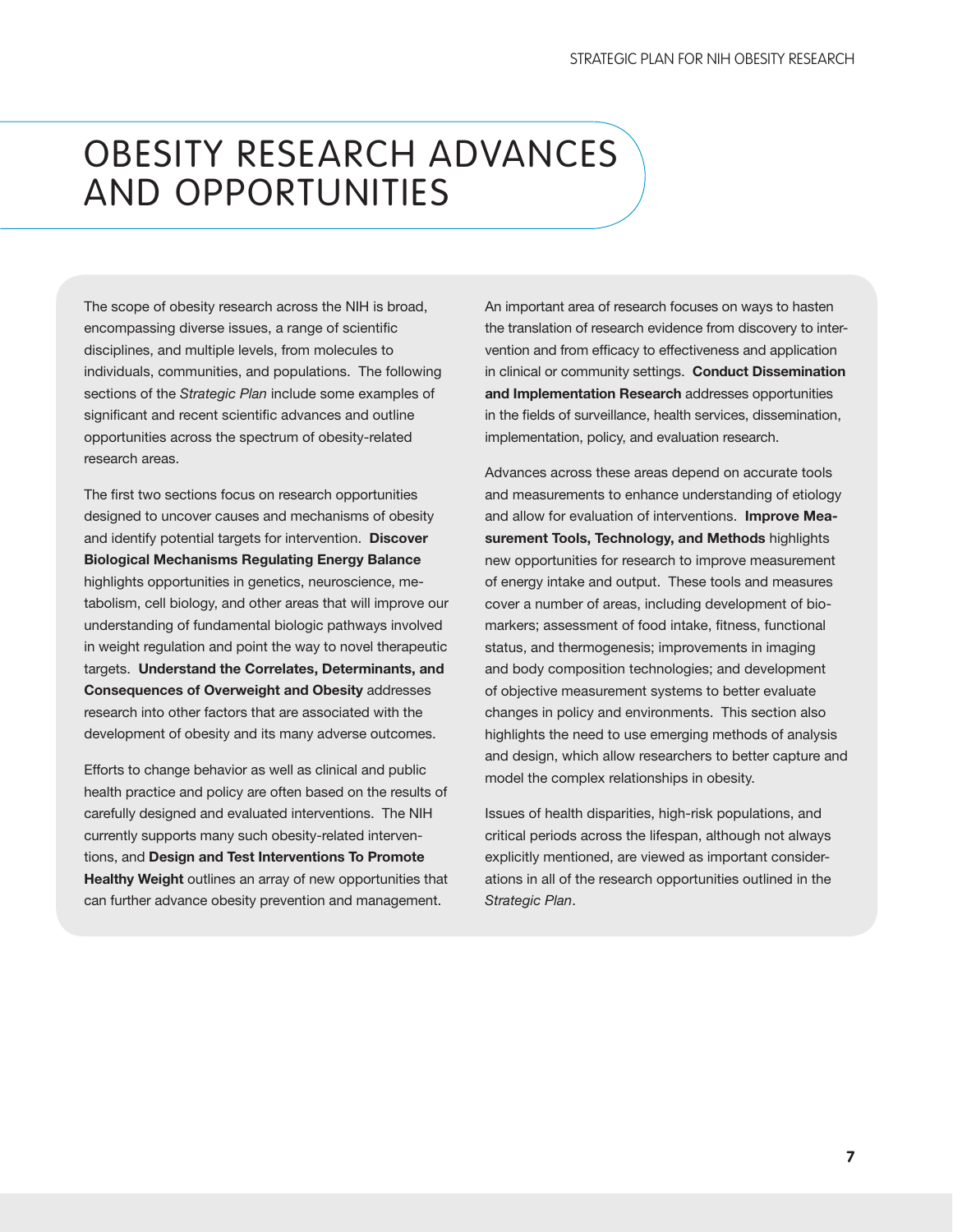### <span id="page-15-0"></span>Discover Biological Mechanisms Regulating Energy Balance

Research has elucidated a large number of pathways that participate in the biological basis of weight regulation and the dysfunctions in these pathways that contribute to obesity. This has led to the identification of potential therapeutic targets to treat obesity and prevent associated comorbidities. Further advances in this fundamental understanding of basic biological mechanisms will yield novel approaches to prevent and treat obesity and its comorbidities. For example, understanding how genes, interacting with the environment, confer risk for obesity should allow investigators to define better targets for drug development and may also inform other approaches, including lifestyle approaches, for obesity prevention and treatment. Identifying mechanisms whereby obesity causes dysfunction in many organ systems will help target therapies for prevention of comorbidities. The increasing prevalence of overweight in early childhood and increasing evidence that obesity and diabetes during pregnancy have adverse effects on the fetus highlight the need to understand the potential effect of excess energy consumption in the mother on development not only *in utero*, but well into adult life.

### Selected Research Advances and **Challenges**

The decade preceding the first *NIH Strategic Plan for Obesity Research* was a remarkable period in obesity research, and recent advances have continued that high rate of discovery. Much of this progress is due to improved characterization of the multiple biologic systems that interact to regulate body weight. New technologies, such as cellular and functional imaging, metabolomics and proteomics, gene expression arrays, genome-scale gene knockdown studies in nonmammalian organisms, and powerful transgenic strategies to create complex genetic mouse models have accelerated targeted research with increasing potential for translation to human health. The following observations

provide examples of particular insights and define directions for future research.

- $\bullet$ The identification of molecules, tissues, genes, and pathways involved in weight regulation continues, and now includes a wide range of gut-produced factors; "tissuekine" hormones produced by fat, bone, and skeletal muscle; and myriad brain regions and peripheral nerves.
- $\bullet$ Studies of genetic obesity syndromes, in which obesity arises as a result of altered function of a small set of genes, have led to insight into biological pathways involved in energy homeostasis, including the role of primary cilia and intraflagellar transport from studies of Bardet-Biedl syndrome, the potential role of brainderived neurotrophic factor in the etiology of hyperphagia in WAGR syndrome, and epigenetic mechanisms in obesity (e.g., imprinted genes involved in Prader-Willi syndrome, Albright's hereditary osteodystrophy, and others).
- $\bullet$ The importance of sleep and the circadian "clock" in obesity development is increasingly recognized. Chronic reductions in sleep time and circadian rhythm disturbance (e.g., shift work) are commonly experienced by millions of Americans and result in alterations in metabolism-regulating molecular and physiological pathways associated with increased risk of obesity, cardiovascular disease, and type 2 diabetes.
- $\bullet$ *In utero* exposure to stress, environmental toxicants, poor maternal diet, obesity, or diabetes confers increased risk of metabolic disease in offspring.
- $\bullet$ Human brain imaging studies demonstrate changes in structure and activity associated with obesity and also provide clues to explain failure of normal satiety signals that lead to disordered metabolic states and obesity in an energy-rich environment. Similar functional imaging studies show that the dopaminergic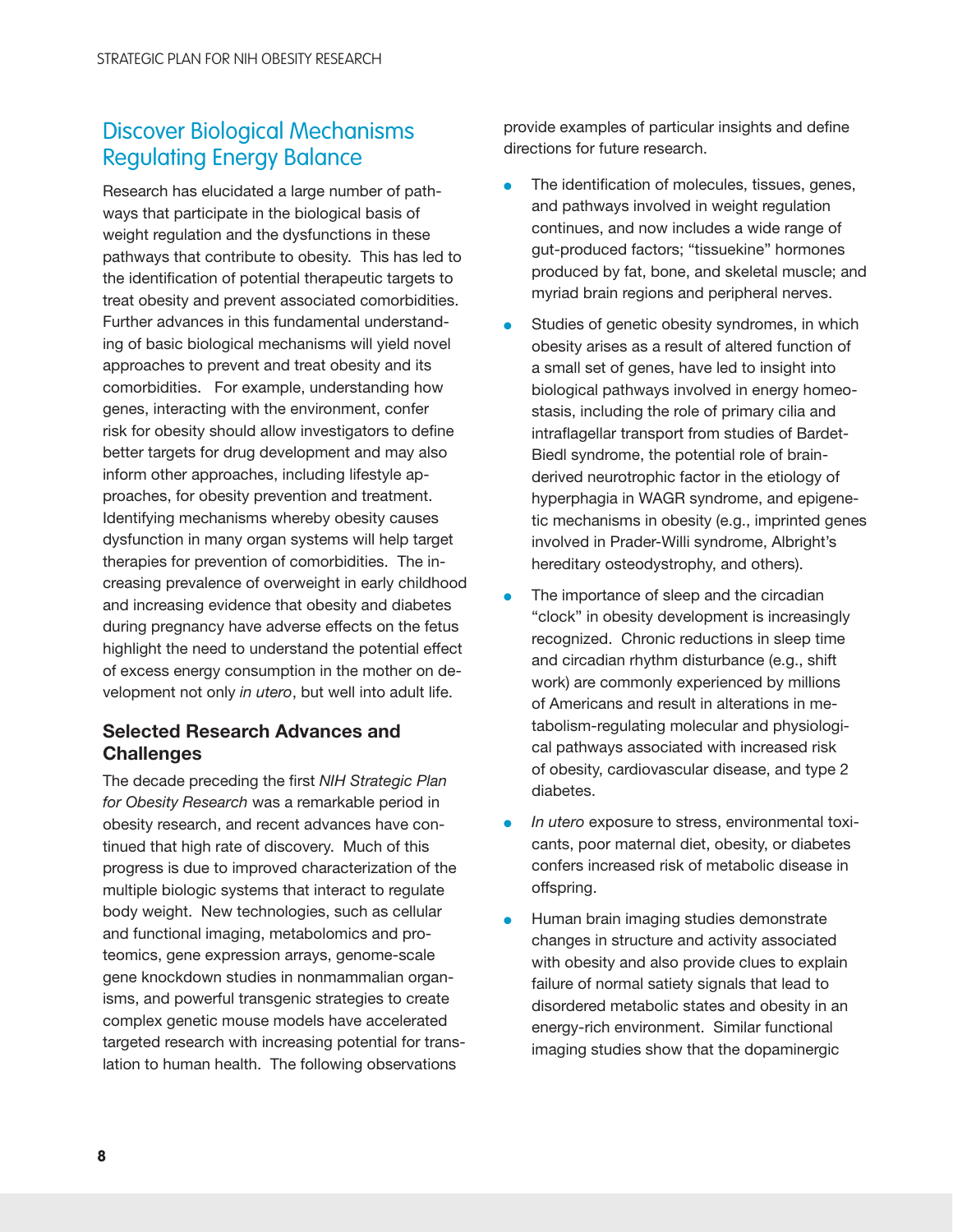<span id="page-16-0"></span>pathways associated with motivation and addictive behaviors may also participate in obesity development or maintenance.

- $\bullet$ Increasing evidence in animal studies demonstrates that environmental toxicants commonly found in both the food and water supply may contribute to obesity and type 2 diabetes. Many of these toxicants can be found in tissues and blood in the U.S. population.
- $\bullet$ The gut secretes a large number of factors that facilitate insulin secretion and regulate eating behavior. The observation that bariatric surgery often leads to resolution of diabetes, before significant weight loss has occurred, provides a model to explore potential mechanisms by which the gut communicates with pancreas, liver, fat, and the central and peripheral nervous systems.
- $\bullet$ Gut microbiota, which aid normal nutrient absorption and metabolism, may play a role in obesity. Obesity is associated with remarkable changes in the composition of gut flora, and alterations in gut flora also may have an effect on obesity development.
- $\bullet$ Although excess fat is the very definition of obesity, adipose tissue has important beneficial properties that seem designed to protect against adverse effects of excess lipids elsewhere in the body. Fat molecules can be safely stored in adipose tissue, but when the storage capacity of this tissue is exceeded, the resulting deposition of excess fat into other tissues and organs is associated with morbidity. Adipokines, secreted as a function of adipose tissue mass, regulate eating behavior and fat oxidation.
- $\bullet$ Brown adipose tissue, a tissue that plays an active role in many species to turn excess nutrients into heat rather than stored fat, was thought to be present only during infancy in humans. Recent work has demonstrated that human adults have significant depots of brown fat, which appear to be metabolically active,

reinforcing the importance of the sympathetic nervous system in both development and potential therapies for obesity.

- $\bullet$ Obesity is associated with both systemic inflammatory cytokines and inflammatory cell infiltration into fat, liver, and placenta, and may activate inflammatory processes in the brain.
- $\bullet$ Improvements in the ability to measure differential responses to diet and energy expenditure are confirming that the same exposures do not lead to the same changes in body composition and fat mass in all people.

### Research Opportunities

A growing appreciation for the elegance with which the organism adapts to maintain its reserves of energy is giving rise to important questions for future research. How do genes, biological pathways, behavior, and the environment interact to maintain proper energy balance, and what goes awry in an environment of excess calories and reduced energy expenditure to contribute to obesity? The complexity of regulation of energy balance and the relative refractoriness of these regulatory pathways to pharmacologic intervention suggest the desirability of exploring all possible avenues for sites sensitive to manipulation. Concomitant with support for basic discoveries, the NIH must develop paths to translate these discoveries into new diagnostics, new therapeutics, and most importantly, new strategies for preventing obesity.

Specific opportunities for basic biological research that could provide new therapeutic approaches to obesity include the following:

### Specific Roles of Organs, Tissues, and Molecules in the Development of Obesity

 $\bullet$  Explore the role of novel gut-derived signals on regulation of energy balance and the effect of gut microbiota on gut absorption, signaling, and metabolism.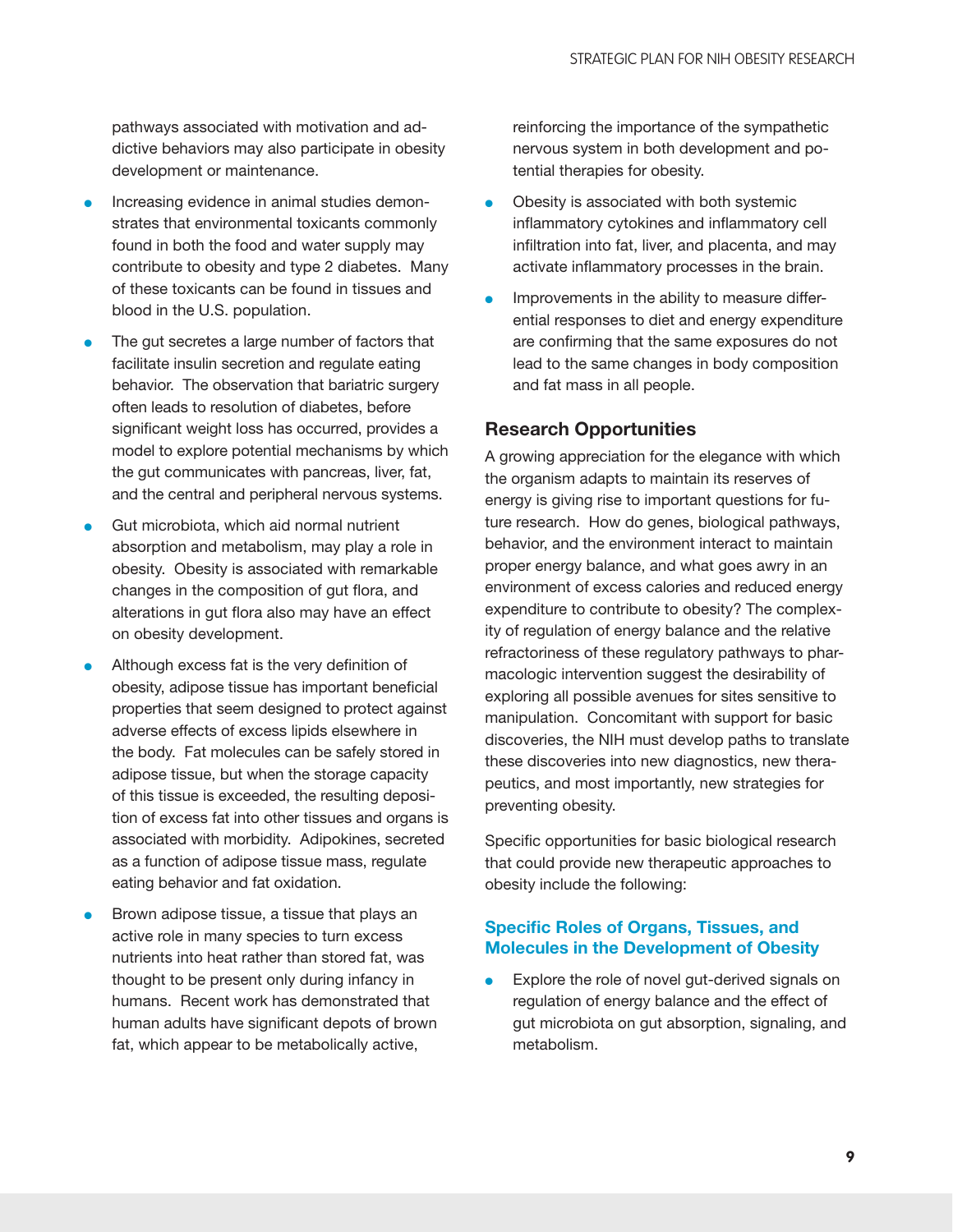- $\bullet$ Investigate the underlying neurobiology of appetite, energy balance, and obesity using rare single gene and syndromic obesity disorders as a means to understand mechanisms promoting obesity in the general population.
- $\bullet$ Determine whether human brown fat plays a major role in energy balance, and explore pharmacologic or environmental (temperature) approaches to manipulate brown fat activity to uncouple excess nutrient intake from energy storage in white fat tissue.
- $\bullet$ Elucidate the relationship between excess nutrient intake and physical inactivity on adipose inflammatory processes, define the role of inflammation in obesity-related complications, and explore therapeutic approaches targeting inflammatory pathways.
- $\bullet$ Determine whether mitochondria, the cell's energy factories, are a primary site of dysfunction in obesity or whether obesity causes mitochondrial dysfunction resulting in metabolic diseases associated with obesity.
- $\bullet$ Identify the brain pathways which integrate cognitive, endocrine, nutrient, and sensory information and the links between these inputs and integrated behavioral, autonomic, and neuroendocrine outputs to regulate energy balance.
- $\bullet$ Determine the mechanisms whereby food activates brain reward pathways and association of activity in these pathways with obesity. Investigate similarities between food reward and other rewards (e.g., drugs of abuse or alcohol) in humans.
- $\bullet$ Explore how complex behaviors, such as sleep, patterns of sedentary behavior, and exercise, can influence eating behavior, energy balance, and metabolic health.
- $\bullet$ Determine whether specific dietary components (e.g., alcohol, fructose, or sugar substitutes) have specific bioactivity that would modulate metabolic processes associated with body fat storage and distribution, and thus contribute to the development of obesity.
- $\bullet$ Explore the role of oxidative stress in brain regions regulating energy balance in the development of obesity.
- l Study the mechanisms by which different bariatric surgical procedures accomplish weight loss and improve health outcomes as targets for developing new pharmacologic therapies. For example, study patients undergoing bariatric surgery and animal models of bariatric surgery to expand the understanding of the role of gut signaling pathways and secreted molecules in regulating eating behavior, nutrient handling, and energy balance.
- $\bullet$ Develop public-private partnerships to provide access to samples and data from clinical studies supported by industry.

#### Genes, Epigenetics, and Critical Periods in Human Development

- $\bullet$ Determine the specific genes, biological pathways, and epigenetic factors leading to increased food intake, obesity, and body composition abnormalities in genetic obesity syndromes.
- $\bullet$ Use global approaches (such as GWAS, exome or whole genome sequencing, genomics, metabolomics) to define novel molecules and pathways that participate in regulating energy balance and therefore may provide new therapeutic approaches to prevention or treatment of obesity.
- $\bullet$ Identify genotypes that protect against development of obesity in the face of an obesity-promoting environment.
- $\bullet$ Identify genes or genetic variants that may contribute to circadian regulation of metabolism and, in particular, those that are associated with variations in eating behavior and that may contribute to the development of obesity.
- $\bullet$ Examine mechanisms whereby gene polymorphisms in defined loci confer risk of developing obesity or influence development of associated morbidities.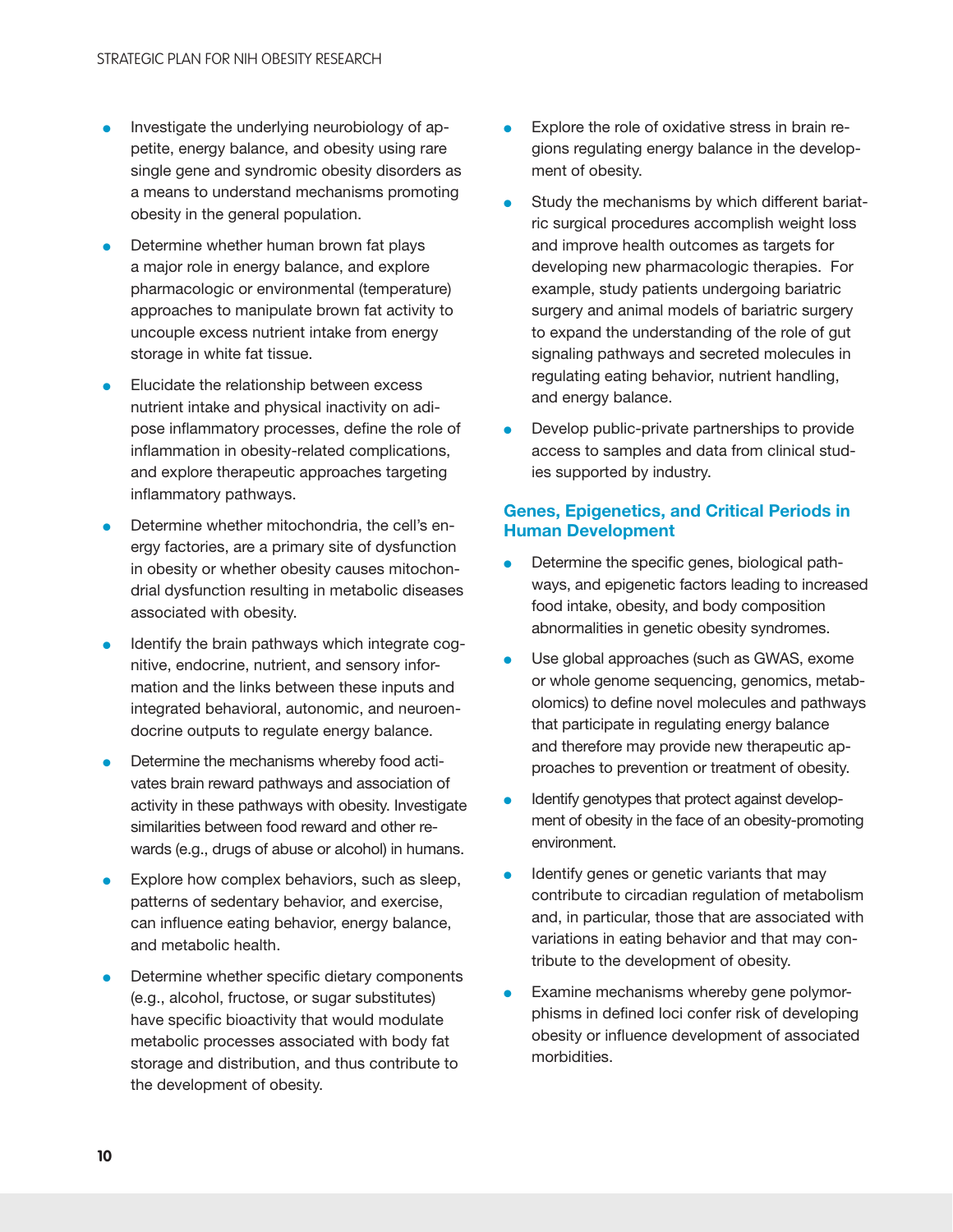- <span id="page-18-0"></span> $\bullet$ Determine the critical periods and mechanisms whereby stress contributes to development of obesity.
- $\bullet$ Define the epigenetic mechanisms regulating metabolic tissues, such as brain, liver, muscle, heart, and fat, and determine whether and when environmental factors (e.g., stress, toxicants, nutrient excess, bioactive nutrients, alcohol, and energy expenditure) can perturb epigenetic states and lead to obesity; determine the plasticity in epigenetic regulation of metabolic tissues.
- $\bullet$ Define the biological contribution of the critical periods of susceptibility to the development of obesity during an individual's lifetime.
- $\bullet$ Examine potential deleterious effects of obesity on brain function across the lifespan, and define the mechanisms and effects of weight loss and weight gain.
- $\bullet$ Define the contribution of intrauterine exposures related to maternal diet and physical activity, obesity, and diabetes to the subsequent risk of obesity in the offspring.
- $\bullet$ Explore diet composition, obesity, and obesityassociated inflammation and their effects on the developing brain and maturation of cognitive functions in children.
- $\bullet$ Determine the effect of excess adiposity on normal human development.

### Understand the Correlates, Determinants, and Consequences of **Obesity**

This section highlights two research areas critical to understanding obesity—factors associated with the development of overweight and obesity, and the consequences of obesity.

A wide range of factors—biological, demographic, psychological, sociocultural, organizational, environmental, and regulatory—influence obesity-related

lifestyle behaviors and weight gain. These factors span multiple interacting levels, from the individual through societal. Considerable evidence supports a growing list of physical, social, psychological, and economic consequences associated with excessive weight gain. Research in the United States, and in international settings that have recently experienced increases in obesity prevalence, can help disentangle the various factors that promote obesity or protect against excess weight gain.

Because obesity is not a single condition, increased knowledge about phenotypes and the various influencing factors and consequences can be used to develop novel hypotheses to be tested or to identify targets for intervention, surveillance, and translational research.

### Selected Research Advances and **Challenges**

Knowledge about the correlates, determinants, and consequences of obesity has expanded significantly in recent years, as illustrated by the following advances:

- $\bullet$ Research has emerged suggesting links between obesity and the physical environment. For example, the presence of sidewalks and more street connectivity in neighborhoods is associated with more physical activity and less obesity. More findings from longitudinal studies are needed to better understand the role of environmental changes over time on obesity.
- $\bullet$ Several dietary behaviors have been strongly associated with weight gain, including frequent consumption of fast foods, sugar-sweetened beverages, foods prepared outside the home, and larger portion sizes. These behaviors occur in an environment that favors inexpensive, highly palatable, energy-dense food that can be consumed with minimal preparation. However, these observations may be confounded by other dietary behaviors, which are difficult to control for in observational studies.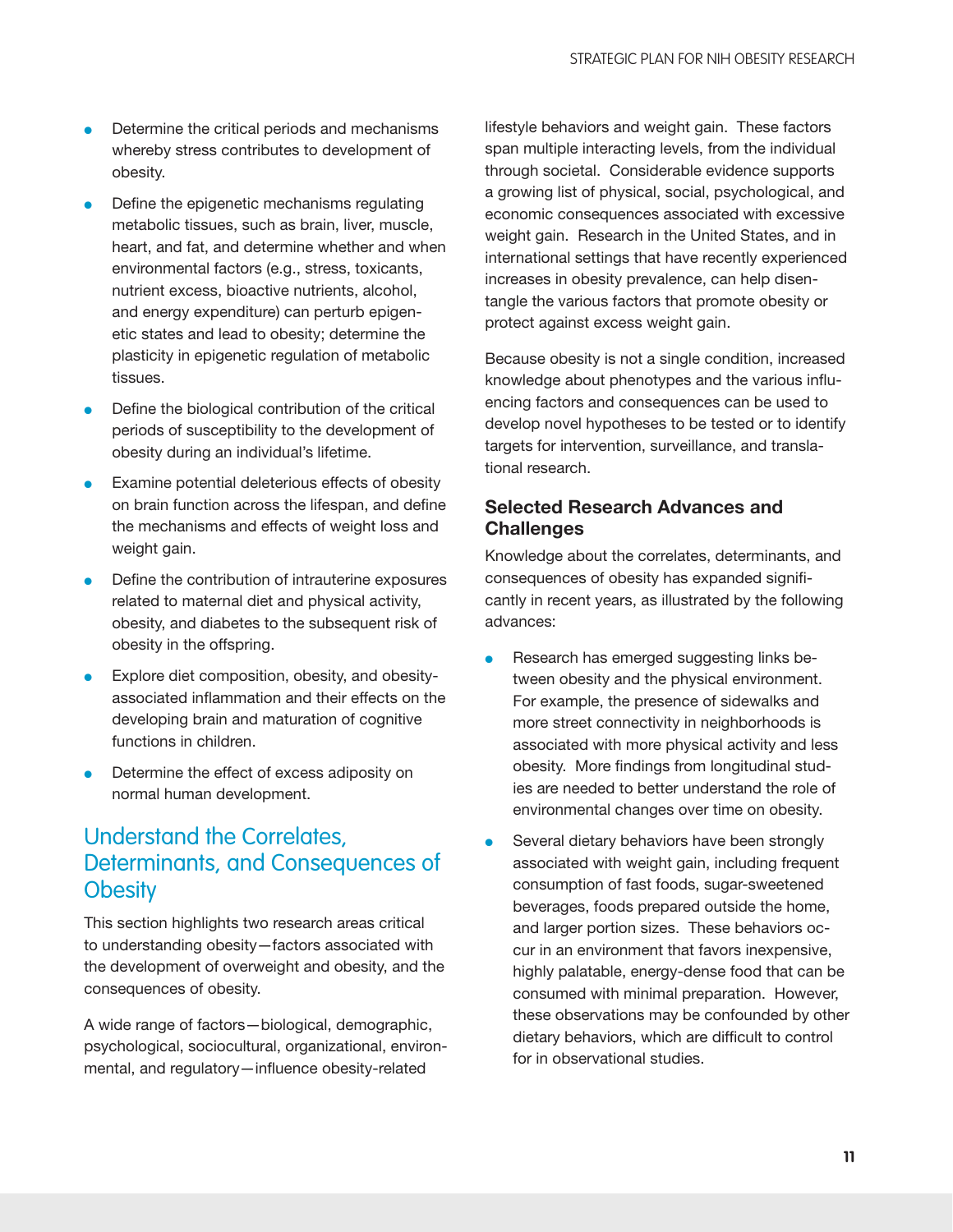- <span id="page-19-0"></span> $\bullet$ Sedentary behavior, which occurs in the context of an increasingly automated environment, has been linked to weight gain, possibly independent of low levels of physical activity. It is welldocumented that large amounts of TV or video game use are associated with increased risk of obesity in children and adults.
- $\bullet$ Sociocultural factors have been associated with a higher risk of excess weight gain, including race/ethnicity, education, low socioeconomic status, and acculturation. For example, obesity co-occurs among persons connected through social networks, although it is unclear how sociocultural, environmental, and genetic pathways interact to influence these associations.
- $\bullet$ Several studies suggest that self-monitoring, such as frequent self-weighing and keeping food and activity diaries, leads to better weight control. Excess weight gain during growth and maturation has been associated not only with adverse outcomes during childhood but also with a higher risk of obesity and obesity-related diseases in adulthood. Given that the prevalence of overweight has markedly increased across pediatric age groups, premature onset of obesity-related diseases is likely to rise. The prevalence of metabolic consequences of obesity, such as type 2 diabetes and metabolic syndrome, is increasing. This is especially true for adolescents in some racial and ethnic groups.

### Research Opportunities in the Correlates and Determinants of Obesity

Understanding the independent and interacting biological, behavioral, social, cultural, and environmental correlates and determinants of obesity is crucial to identifying new targets for intervention at the individual, community, and population levels.

Several areas provide opportunities for research:

Assess whether correlates and determinants of obesity are similarly associated across population subgroups defined by characteristics such as age, sex, race, ethnicity, and geographic variation.

- l Clarify the roles of and interactions among different aspects of the food- and physical activityrelated built, economic, policy, and natural environments in promoting or preventing obesity. Research in this area would be enhanced by the application of comprehensive models including theories and approaches from diverse disciplines in longitudinal multilevel analyses.
- **l** Encourage research that includes careful behavioral and biological phenotyping of obese individuals at multiple time points. Because obesity does not have a single phenotype, understanding the various causal pathways and characteristics that promote or protect individuals from becoming obese will likely be important for the development of more targeted and effective interventions.
- **l** Enhance research on the effects of policy changes to weight-related behaviors and development of obesity. Several priority areas in policy research related to obesity include capacity development, agriculture and food supply, economic research, built environment, and educational policies.
- $\bullet$ Identify how psychosocial factors, chronic stress, and mental disorders influence weight gain, energy intake, and energy expenditure. Identify how weight gain, energy intake, and energy expenditure interact with high-risk behaviors such as smoking, drinking alcohol, and drug use. Identify factors, such as social support, that may moderate these relationships.
- $\bullet$ Encourage research that identifies the reasons for increased risk of obesity in high-risk populations, including racial and ethnic minorities, economically disadvantaged groups, and people with physical, intellectual, or developmental disabilities or comorbid mental disorders.
- $\bullet$ Understand how developmental factors and learning influence the initiation and maintenance of behaviors that promote weight loss or prevention of excess weight gain.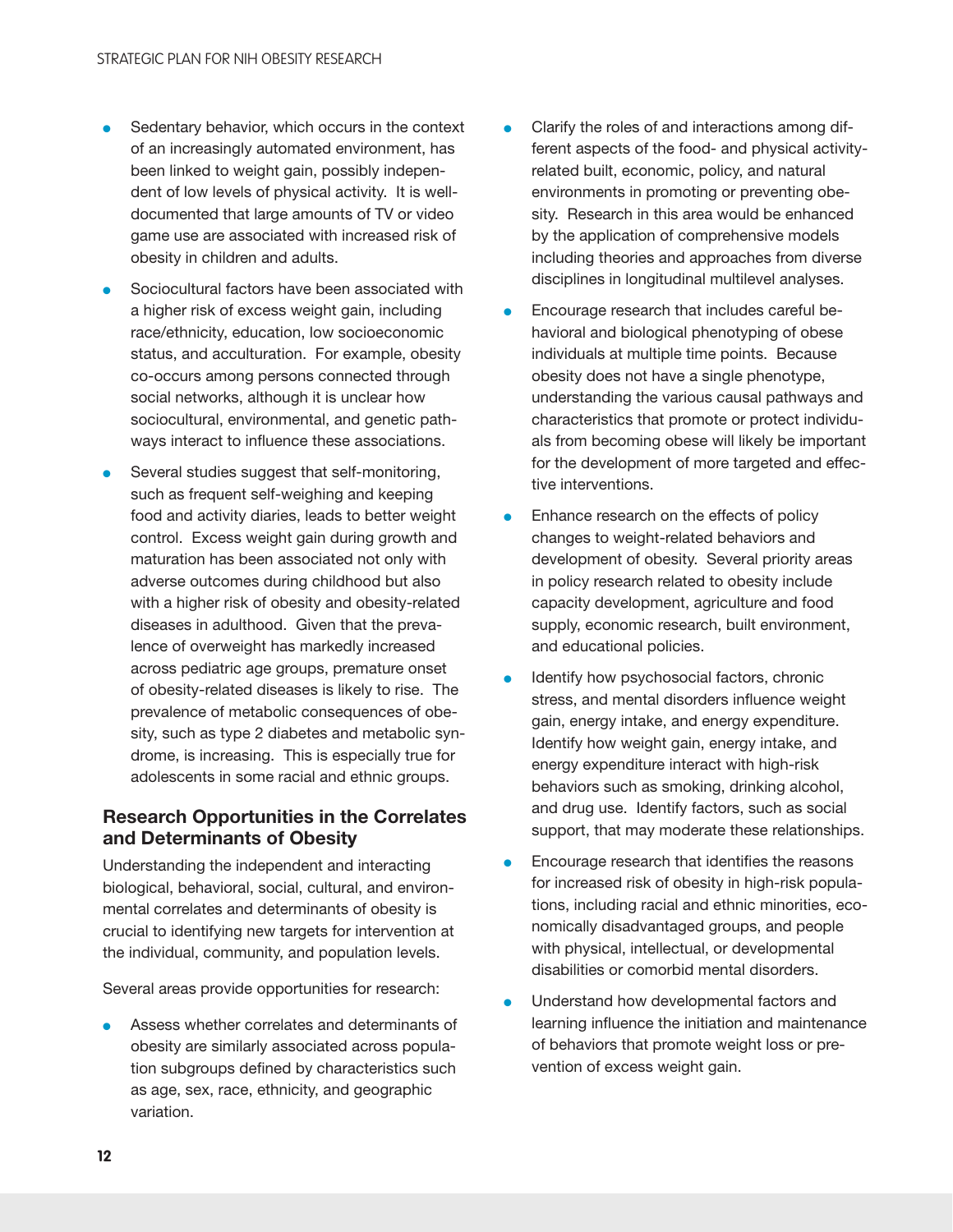- <span id="page-20-0"></span> $\bullet$ Understand how individuals interpret and are influenced by messages related to diet and physical activity (e.g., interpersonal, cultural, media, marketing, food labels) through research on learning, cognition, information processing, persuasive communications, and message framing. Explore how traditional and emerging communication channels, such as social media and mobile technology, influence the adoption of these messages.
- $\bullet$ Investigate factors related to excess weight gain associated with critical periods and life events, such as fetal exposures *in utero*, infancy, childhood, puberty, adolescence, young adulthood, pregnancy/postpartum period, workforce entry, marriage, parenting, menopause, older age, and retirement. Identifying factors that may be unique to a specific point in the lifespan could provide important insights for intervention development.
- $\bullet$ Test potential causal relationships and explore mechanisms of correlates or predictors identified from observational studies in well-designed, experimental studies.
- $\bullet$ Study how the specific components and characteristics of diet, physical activity, and sedentary behavior interact in contributing to excess weight gain, weight cycling, and weight maintenance across the lifespan.
- $\bullet$ Increase the understanding of the role of common drugs/medications, including medications used for the treatment of mental disorders, on obesity development.
- $\bullet$ Identify how environmental toxicants and other chemical exposures affect the development of obesity in children and adults.
- $\bullet$ Explore interactions between genetic and environmental factors related to weight stability, loss, or gain across the lifespan. These interactions, in which environment is broadly defined to include the individual, built, social, economic, policy, and natural environments, may help identify new and more personalized targets for prevention and treatment.
- l Using data from prospective studies, develop and test evidence-based risk stratification tools for use in bariatric surgery.
- l Understand the effect of bias by healthcare providers on screening, assessment, treatment, and outcomes among overweight and obese patients.
- $\bullet$ Develop public-private partnerships to analyze industry data such as food consumption patterns.
- $\bullet$ Evaluate the effect of the nutrition and physical activity transition as lower income countries change from traditional lifestyles to those more emblematic of the industrialized world.
- $\bullet$ Some correlates appear to be bidirectional, i.e., both a cause and a consequence:
	- Clarify the temporal sequence and the biological and behavioral relationships among sleep, obesity, and its comorbidities across the lifespan, including the role of chronic short sleep duration, circadian rhythm disturbance, and excessive daytime sleepiness in influencing adiposity or eating and activity behaviors. For example, conduct studies of metabolic risk and obesity in those with and without sleep disorders.
	- Elucidate the directionality of the relationship between obesity and psychological factors such as stress and mental disorders (e.g., depression and eating disorders), including identification of factors that mediate and moderate the relationship(s).
	- Clarify the temporal sequence of obesity and asthma in children and adults.

### Research Opportunities in Understanding the Consequences of Obesity

Research is needed to continue to explicate the relative contributions of excess weight gain, body composition, and body fat distribution to risk factors and disease outcomes, and to investigate how the consequences differ for population subgroups, such as those defined by age, sex, race/ethnicity, and life stage. Also important are explorations of the effect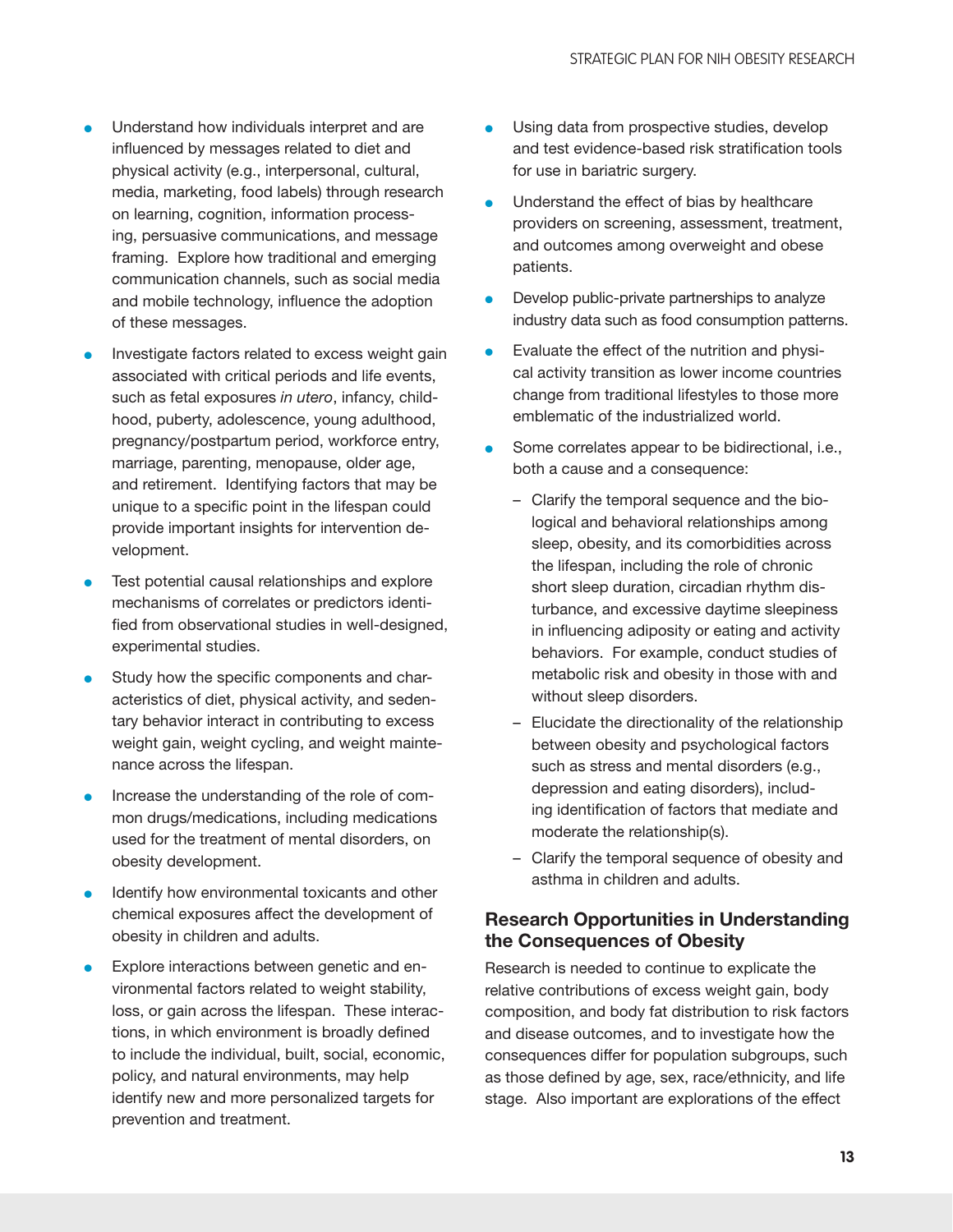<span id="page-21-0"></span>of age of onset, duration, and magnitude of weight gain and weight loss patterns on the development of adverse outcomes.

Several areas provide opportunities for research:

- $\bullet$ Document the relationship between obesity and associated adverse health conditions, including understudied and emerging areas such as liver disease, obstructive sleep apnea, asthma, cancer initiation and progression, and Alzheimer's disease.
- $\bullet$ Elucidate the mechanisms, such as through inflammation and oxidative stress, by which obesity affects health conditions. Identify causal pathways, mediators, and moderators of obesity and its health consequences.
- $\bullet$ Use a life course approach that considers the effects of age of onset, duration, and magnitude of weight gain on the development of adverse health, economic, and societal consequences of obesity.
- $\bullet$ Identify the mechanisms and behaviors across the lifespan of the "healthy obese" phenotype, as characterized by a favorable cardiovascular disease risk profile despite excess adipose tissue.
- $\bullet$ Clarify whether weight gain trajectory, overweight, and obesity lead to adverse consequences among older adults (65 years and older), and whether effects differ by functional status.
- $\bullet$ Investigate the roles of maternal pre-conception BMI, number and timing of pregnancies, gestational weight gain or loss, and postpartum weight change on pregnancy outcomes, development of excess weight of the child, and other long-term health outcomes of both the mother and child.
- $\bullet$ Explore how body composition and fat distribution predict adverse physical and mental health outcomes throughout the lifespan.
- **l** Investigate whether physical activity and fitness can ameliorate specific adverse health consequences of obesity.
- l Determine the economic and societal effects of differing levels of obesity across the lifespan and in different subgroups (e.g., by gender or socioeconomic status), including healthcare costs, presenteeism/absenteeism, reduced productivity, earning potential, quality and duration of life, and weight stigma and discrimination.

### Design and Test Interventions To Promote Healthy Weight

This area of research includes interventions to prevent overweight or obesity, avoid additional weight gain or promote weight loss in those already overweight or obese, and reduce weight regain in overweight or obese persons who have successfully lost weight. It also encompasses interventions to examine effects of weight loss on various health outcomes.

It is unlikely that any one approach will address the needs of all individuals at risk for or living with overweight or obesity. As a result, this section includes interventions that address multiple levels (from the individual to societal), various modalities (e.g., medical, surgical, behavioral, environmental, and policy), and across critical or high-risk periods throughout the lifespan. Given the tremendous public health burden of obesity, intervention research should, where possible, consider intervention benefits in relation to risk, cost, and feasibility.

### Selected Research Advances and **Challenges**

Recent intervention studies have examined a wide variety of topics, including lifestyle interventions for weight loss, maintenance of weight loss, and preventing comorbidities; diets varying in macronutrient composition for weight loss; increasing physical activity in schools; site-based and community approaches to weight control; bariatric surgery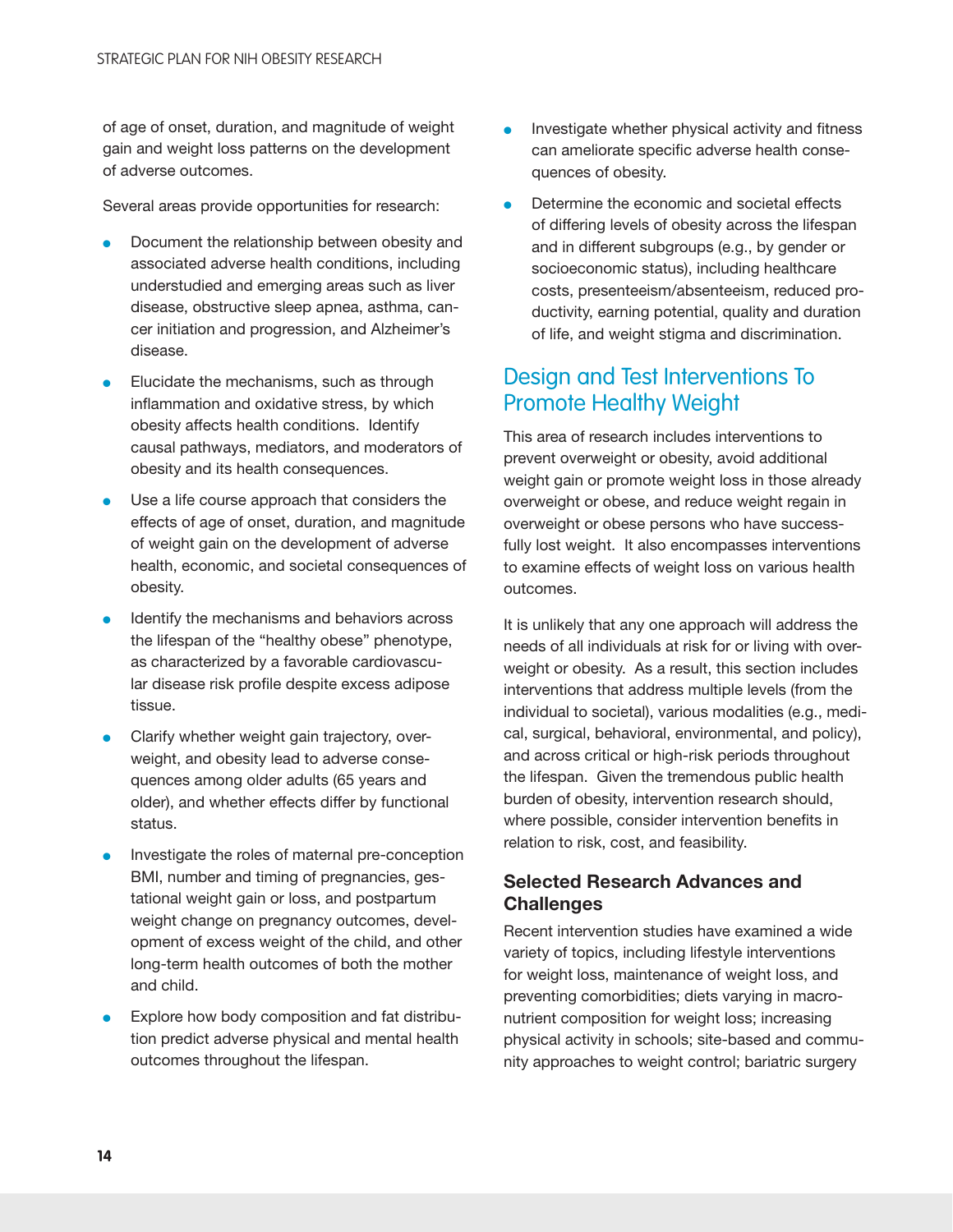<span id="page-22-0"></span>outcomes; and efficacy of weight-loss medications. Key conclusions have emerged:

- $\bullet$ Both sides of energy balance—intake and expenditure—are important for obesity control.
- $\bullet$ Macronutrient composition (i.e., percentage of fat, carbohydrate, and protein) is less important than calorie reduction for weight control after 1 year or more in randomized controlled trials among free-living adults. However, ensuring adherence of participants to their assigned diet and assessing dietary changes in trials of freeliving adults is a major challenge.
- $\bullet$ Modest weight loss in overweight/obese adults (i.e., 5 percent to 10 percent loss of initial body weight) can result in significant and clinically important reductions in disease risk factors or morbidity, such as blood pressure level, incidence of type 2 diabetes, and osteoarthritis pain.
- $\bullet$ Modest weight loss in adults is achievable with a set of standard behavioral counseling tools, such as goal-setting, feedback, self-monitoring, relapse prevention training, social support, and problem-solving. A "toolbox" approach that allows for multicomponent individualized strategies—including lifestyle, meal replacements, and/or support for behavior change has been effective in relatively long-term weight reduction for up to 4 to 5 years. However, these findings are based on intensive interventions delivered in large, well-controlled clinical trials and will likely need adaptation to be used in real-world settings.
- $\bullet$ Maintenance of successful weight loss remains a challenge, and maintenance strategies are less than optimal. Strategies involving brief, monthly personal contact are modestly effective in maintaining weight over 2.5 years and more effective than access to an unlimited Internet intervention.
- $\bullet$ Environmental and community approaches seem promising, as they can reach large numbers of people, but their effectiveness has yet

to be adequately demonstrated. For example, school-based approaches alone may not be sufficient as many influences on child behaviors exist outside the school environment.

- $\bullet$ In children, some evidence exists that interventions to reduce television/computer use (screen time) and decrease sugar-sweetened beverage consumption can reduce excess body weight.
- $\bullet$ Current weight-loss medications have modest efficacy, but the high drop-out rate in medication studies often makes conclusions difficult and limits their generalizability. Serious adverse effects remain a concern with these medications and limit their use in long-term medical therapy.
- $\bullet$ Observational studies suggest that bariatric surgery can reduce mortality in those with extreme obesity, but this has not been adequately tested in randomized trials.

### Research Opportunities

Intervention research should be informed by findings from multiple disciplines and approaches, including basic biological, behavioral, and social science research; early-phase translational research; epidemiology, pilot, and feasibility studies; and prior intervention studies. In addition to weight and body composition, other outcomes also are important to include in obesity research, including dietary intake and composition, physical activity patterns, fitness, quality of life, psychosocial and functional status, and health outcomes (e.g., morbidities, disease risk factors, and cause-specific or all-cause mortality).

Several areas provide opportunities for intervention research:

Examine the long-term efficacy of diverse approaches (e.g., single- and multilevel interventions delivered in settings such as schools, primary care practice, faith-based organizations, or other community settings) in achieving prevention of overweight and obesity across the lifespan.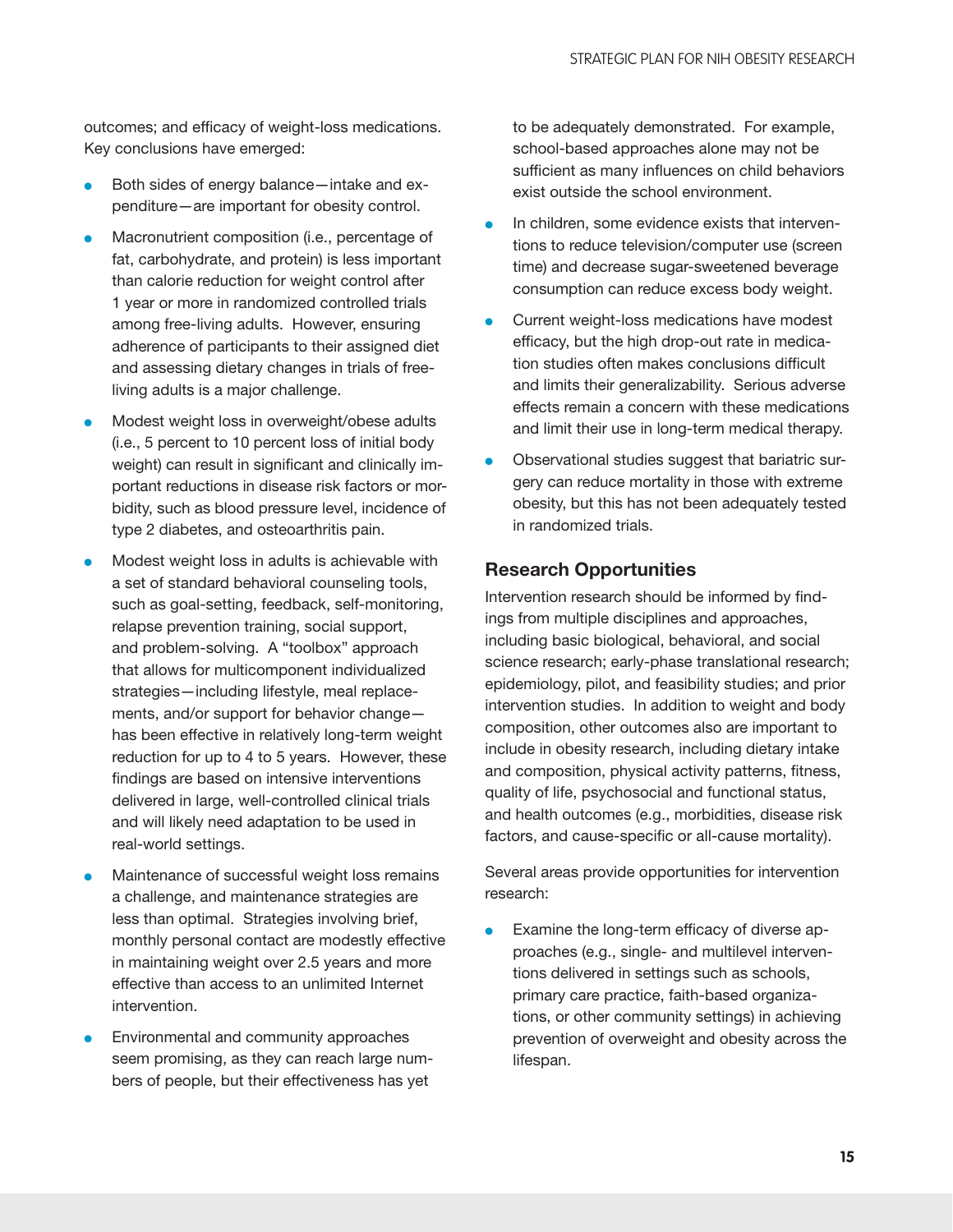- $\bullet$ Determine the optimal content, dose, and delivery channel of prevention messages delivered within interventions. Test messages that are appropriate for different population subgroups characterized by age, ethnicity, literacy, and numeracy.
- $\bullet$ Develop and test the effectiveness of obesity prevention strategies in very young children (infancy to age 6 years).
- $\bullet$ Evaluate the effects of provision, in schools or pediatric primary care settings, of BMI information and parental counseling on children's weight, health, and psychosocial outcomes.
- $\bullet$ Examine long-term effects of targeted prevention or treatment strategies focused on subpopulations at elevated risk of developing obesity, such as those in disproportionately affected racial-ethnic subgroups; of lower socioeconomic status; in rural communities; with physical, intellectual, or developmental disabilities; in smoking cessation programs; and in individuals taking medications that can increase body weight.
- $\bullet$ Study approaches to weight control associated with life events and critical periods when excess weight gain often occurs (e.g., infancy/ early childhood, young adulthood, menarche, pregnancy, parenting, menopause). For example, develop and test interventions to promote healthy weight at the time of conception and appropriate weight gain during pregnancy and to facilitate/or return to prepregnancy weight after delivery.
- $\bullet$ Examine the impact of different gestational weight-gain targets on health outcomes in both the mother and offspring.
- $\bullet$ Explore the effects of interventions to promote breastfeeding on postpartum weight retention in the mother and weight and body composition in the offspring.
- $\bullet$ Design and test interventions that target parenting skills such as feeding style, role modeling, the use of rewards, and establishing meal time

routines, or other skills, such as cooking and meal preparation, on weight-related outcomes in children and parents.

- l Examine interventions that address the role of the family or peer support in weight loss and maintenance in both children and adults.
- l Test approaches that modify the built environment in ways that are designed to prevent or reduce obesity.
- l Document the safety and efficacy of weight-loss interventions in older adults and whether there are unintended outcomes such as increased risk of osteoporosis or musculoskeletal injuries.
- $\bullet$ Design and test weight management interventions incorporating complementary and alternative approaches to weight control, such as mindful eating or use of dietary or herbal supplements.
- $\bullet$ Examine the long-term comparative effects of treatment modalities (e.g., behavioral, pharmacological, and surgical) delivered in healthcare or community settings on weight loss and maintenance.
- **l** Study long-term comparative effects of various treatment modalities in extremely obese children and adults to determine which approaches are most efficacious, deliver the most improvement in health status, and are safest in these populations.
- l Examine effects of weight-loss interventions in obese individuals who already have an obesityrelated illness to determine effects on long-term control or amelioration of the illness (e.g., obstructive sleep apnea, chronic kidney disease, osteoarthritis, various cancers, or cardiovascular diseases).
- $\bullet$ Examine the efficacy of interventions to increase habitual sleep time on metabolic regulation (e.g., reducing body weight, preventing weight gain, regulating appetite, improving glucose tolerance and insulin sensitivity).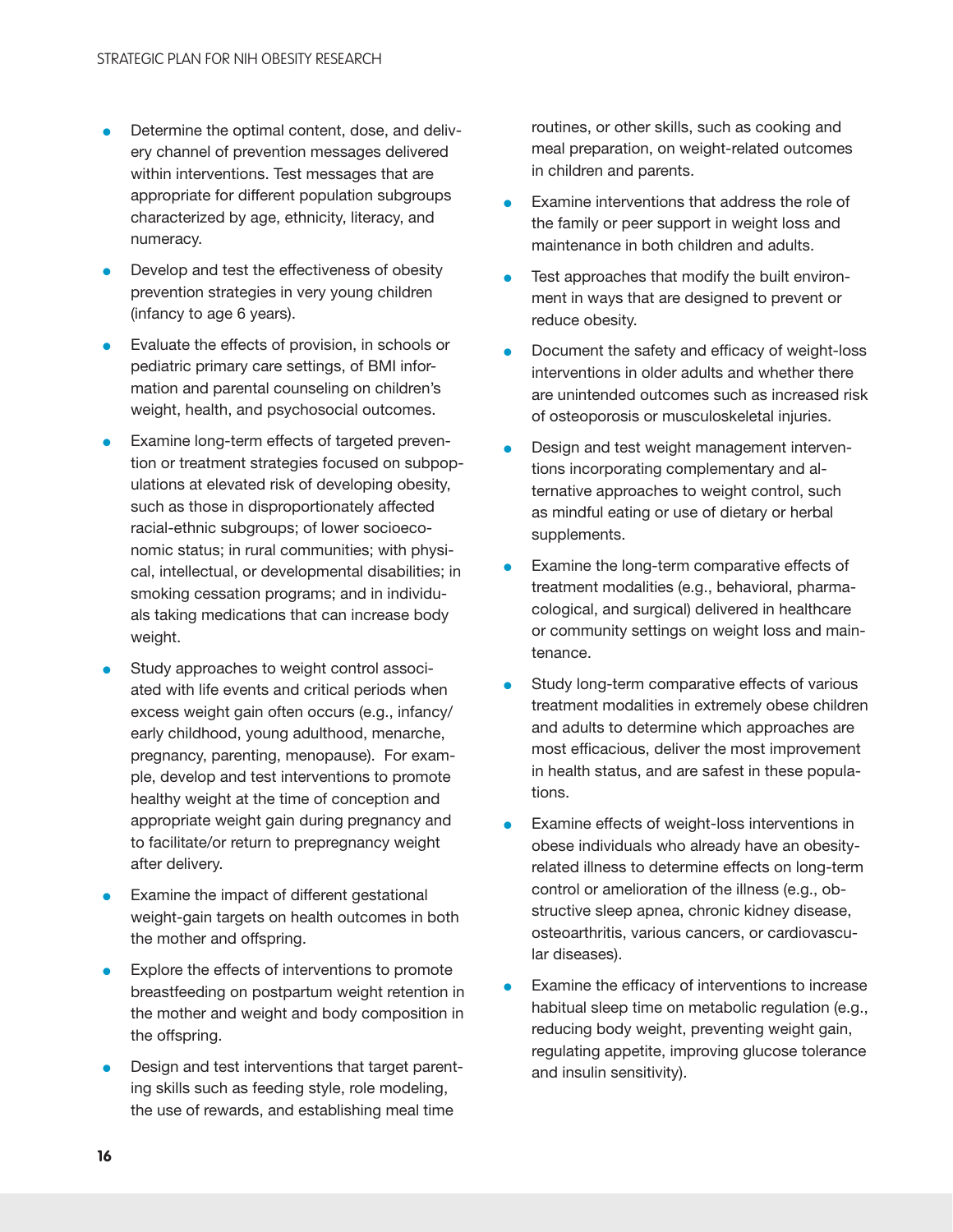- $\bullet$ Examine effects of diet composition, including nutrients and bioactive food components, food additives, and sensory and hedonic properties of food, on body weight and body composition.
- $\bullet$ Test whether personalized dietary or physical activity approaches based on genotype or phenotype are more effective than nonpersonalized approaches.
- $\bullet$ Design and test novel weight-control interventions based on basic behavioral and social science findings.
- $\bullet$ Explore how values, motives, and behaviors from nonhealth areas may change obesityrelated behaviors (e.g., how concerns about the environment may increase active transportation).
- $\bullet$ Study ways to enhance adherence to behaviors recommended in weight-control programs, such as self-monitoring behaviors, increased physical activity, and reduction in caloric intake.
- $\bullet$ Design and test novel weight-control interventions that incorporate existing or emerging technologies (e.g., mobile phones, interactive voice response, virtual reality mediums, global positioning systems, social networking platforms).
- $\bullet$ Study the effect of media (e.g., advertising, television programming, the Internet, digital marketing) on obesity-related decision making, energy intake, and physical activity, and test child- and parent-friendly technologies to support behavior change or deliver effective preventive messages.
- $\bullet$ Explore approaches to improve the maintenance of successful weight loss over time in diverse populations.
- $\bullet$ Test the efficacy of economic strategies (such as financial incentives, subsidies, taxes, and pricing strategies), alone or in concert with other strategies, to promote weight loss or prevention of excess weight gain.
- **l** Develop and test the efficacy of weightmanagement interventions that involve collaborations between healthcare providers and nonclinical settings (e.g., community centers or commercial weight-loss programs).
- $\bullet$ Explore effects of existing and new obesity medications to determine which medications and delivery methods, and what combinations of medication and lifestyle changes, are most effective in improving obesity and health outcomes in various population groups over the long-term with an acceptable risk/benefit ratio.
- $\bullet$ Determine the short- and long-term effectiveness of bariatric surgery as compared with behavioral and/or pharmacologic approaches among adolescents and adults with a BMI <35 and significant comorbid conditions. Test whether the use of evidence-based risk stratification tools improves long-term outcomes.
- $\bullet$ Test prevention or treatment approaches that are designed to better inform policy decisions, including testing the effects of single- or multilevel approaches that can reach large numbers of people (e.g., communication strategies such as social marketing, mobile, and Internet technologies; environmental changes; or foodand activity-related policy changes), as well as interventions in various settings (e.g., home, school, worksite, healthcare, community) that are feasible for broad-scale delivery and sustainability.
- $\bullet$ Examine potential unintended consequences of obesity-related policies and interventions on health and well-being in children and adults, such as disordered eating, increases in stigma and discrimination, or weight-related bullying.
- $\bullet$ Examine the interacting effects and complexity of multilevel and/or multicomponent intervention programs addressing behavior, environment, and policy issues, including home/family, sociocultural, and built environments.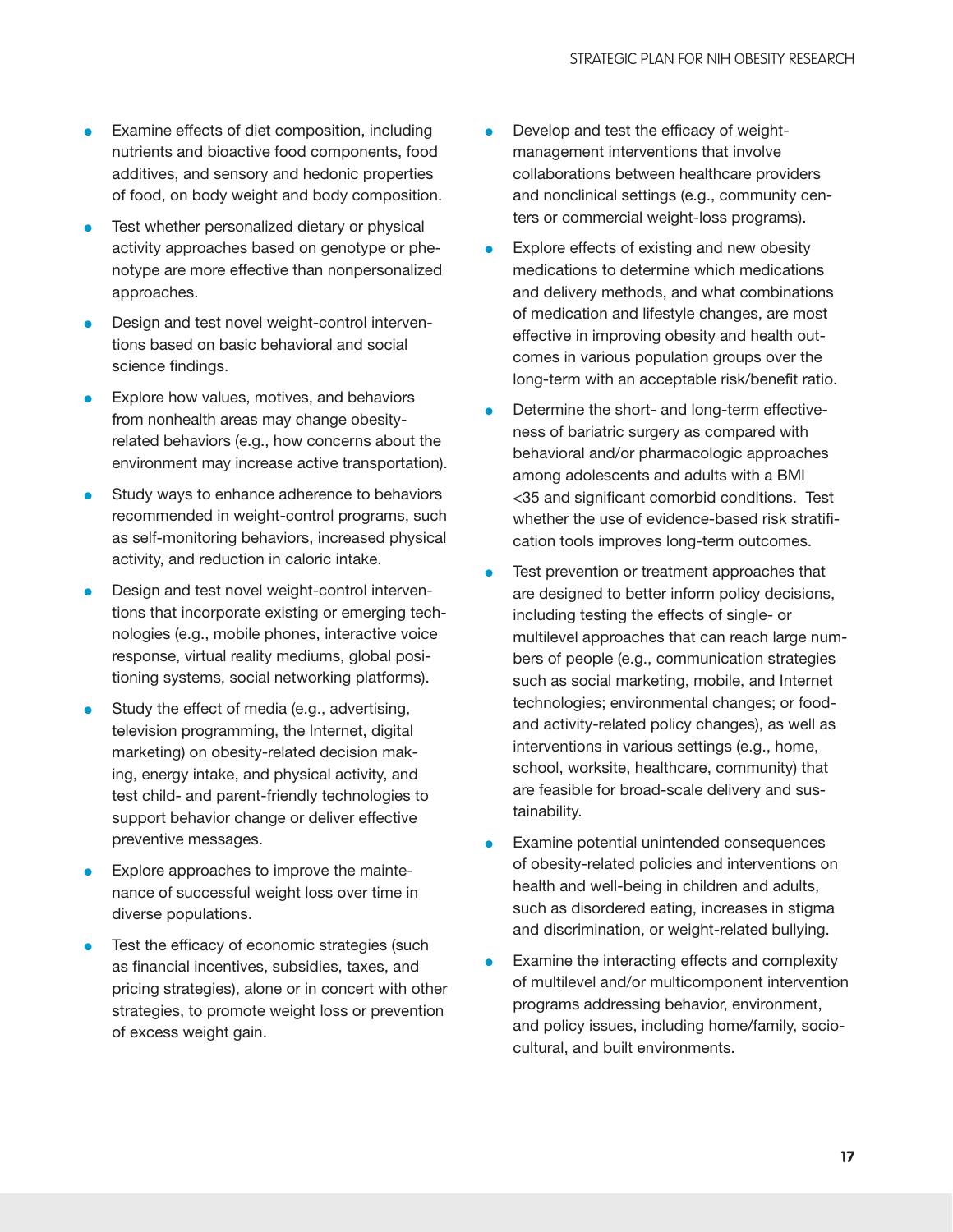### <span id="page-25-0"></span>Conduct Dissemination and Implementation Research

Dissemination and implementation research are key aspects of translational research and are the focus of this section. These later phases of translational research encompass such fields as surveillance, health services, dissemination, implementation, policy, and evaluation.

Traditionally, once targets for intervention were discovered and efficacy established for individual or population-based approaches, a next step was to translate those results into real-world practice and settings. In the past few decades, the need to build cyclical and externally valid models of research has expanded the understanding of translational research as an iterative process. An example is "rapid learning" clinical and public healthcare systems in which research and evaluation infrastructures are built in to allow evidence to be gathered in the context of "real-world practice." In addition, research evidence documenting the critical role of contextual, environmental, and policy forces on achieving sustained improvement in human behavior has led to a focus on multilevel and systems studies that intervene not just with individuals but also the environments in which they live and work.

Dissemination and implementation research are essential to meet the following aims: (1) quantify the extent of the problem in order to appropriately direct resources and interventions to the populations with greatest needs; (2) identify whether interventions proven to be efficacious within the context of controlled randomized clinical trials have the same benefit when they are applied in less controlled settings among populations with different characteristics; and (3) improve the effectiveness, efficiency, and sustainability of providing interventions so that a large number of people can be reached with limited resources.

Emerging evidence indicates approaches that address multiple levels (e.g., individuals, their families, and the environment in which they live) are likely needed for interventions to have broad reach and for

effects to be sustained. Therefore, research in surveillance, health services, dissemination, implementation, policy, and evaluation is increasingly designed to encompass data collected at multiple levels, including the individual, family, and community.

### Selected Research Advances and **Challenges**

Key advances have occurred in recent years in dissemination and implementation research:

- $\bullet$ Because surveillance of diet and physical activity has benefited by improved measurement and analytic methods, the extent to which the population's behaviors align with recommendations is now more accurately quantified. Improved methods are illustrating that diets fall short of recommendations in many areas. A significant gap exists between self-report (30 percent to 40 percent achieving recommended levels of physical activity) and objective measures (3 percent to 5 percent achieving recommended levels) of population prevalence of physical activity.
- $\bullet$ GIS methodologies now enable linkage across levels of data from individuals to family and community. GIS includes measures of the food and physical activity environments, air and water quality, access to health-promoting environments and health care, and policies.
- $\bullet$ Automated systems for data collection at multiple levels through electronic health records in healthcare delivery systems, geospatial data on communities and environments, and Internetbased survey methods allow integrated linkage of data on individuals to their environments and examination of self-report and objective measures of behaviors, biologic characteristics, social networks, medical conditions, pharmaceuticals, and treatment that may influence obesity-related behaviors and body weight or composition.
- l The need for evidence to support and ensure high-quality obesity care has been recognized. The NIH led the first nationally representative physician survey, the National Survey of Energy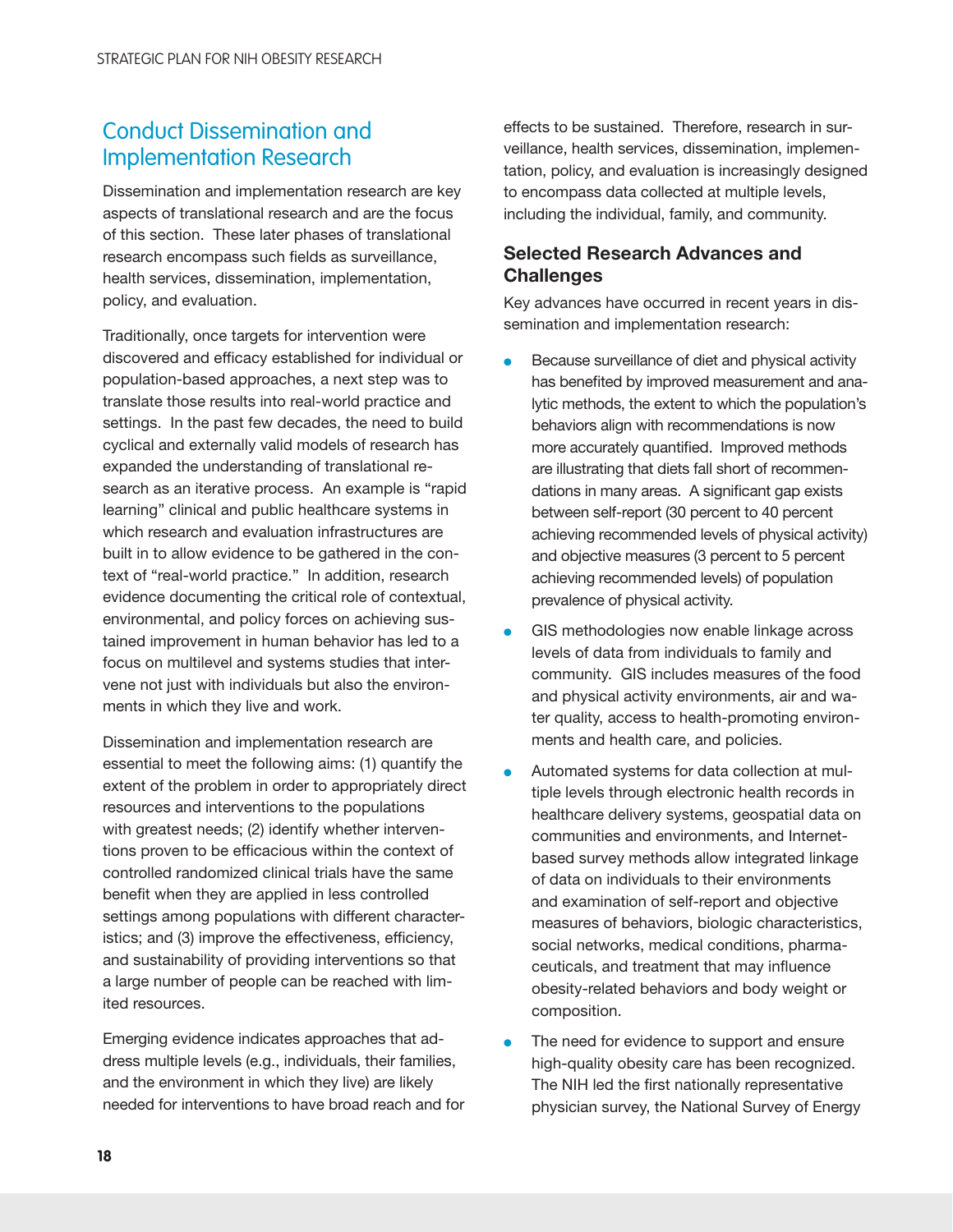<span id="page-26-0"></span>Balance-Related Care Among Primary Care Physicians, which provides important national estimates of baseline data on knowledge and practices in this area among providers treating adults and children.

- $\bullet$ The establishment of health services and economics research consortia that work within the context of healthcare delivery systems enables expanded collection of meaningful use data on the process and cost of obesity-related health care. These consortia are leading to an improved understanding of healthcare practice and outcomes, and how they relate to obesity and its comorbidities. They also provide opportunities for developing electronic data and feedback systems that provide real-time clinically relevant information to patients and providers.
- $\bullet$ Emerging obesity policy research is developing rigorous approaches for evaluating the influence of public policies to improve food and physical activity environments. Early research suggests that approaches such as reducing sugar-sweetened beverages within schools may have measurable benefits in reducing BMI in school-aged children.
- $\bullet$ Methods to estimate the economic costs of obesity have evolved from cross-sectional to longitudinal. This evolution is allowing researchers to examine relationships over time and has improved the estimation of the long-term costs of obesity. Researchers can now quantify the contribution of treatment for comorbid disease to increases in healthcare costs.

### Research Opportunities

A critical need in this field is to integrate theories and research approaches from multiple disciplines to ensure appropriate research designs that address the complex and multifactorial nature of successful obesity prevention and treatment in clinical and public health practice. In addition, the development of valid measures appropriate to the specific research question and populations and environments under study is a high priority. In some instances, these measures may be objective, such as medical

records data of medications or procedures or coding of environmental variables. In other instances, appropriate and valid measures may be based on self-report. Major advances in automated approaches to capturing both objective (e.g., physical activity monitors) and self-reported (e.g., computerized dietary recall instruments) measures of health behaviors and outcomes are being applied to this field. Advances in GIS-labeled data, methodology, and application are essential to enable linkages across the socio-ecological model of obesity.

A number of specific topics within dissemination and implementation research provide opportunities for investigation:

#### **Surveillance**

- $\bullet$ Develop infrastructure and methods to integrate surveillance research across individual, family, community, state, and national levels, using valid measures of behaviors, environments, and policies to gain a better understanding of the interplay among behaviors and influencing factors. It is critical that such systems include longitudinal components to capture changes in health behaviors and weight over time, including long-term maintenance of weight loss.
- $\bullet$ Increase the use of sampling designs that allow for estimates of obesity and obesity-related behaviors in local and/or underserved populations, such as at-risk populations defined by race/ethnicity, income, age, geography, or other factors that influence obesity. These improved estimations will enhance the relevance of obesity data for public health action at the local, state, or national level.
- $\bullet$ Encourage research that examines multilevel questions and promotes innovative approaches to linking local, state, or national surveillance systems to monitor health behaviors with GIS and other environmental-level data.
- $\bullet$ Monitor clinical care-related practices in the areas of diet, physical activity, and weight control in a broad range of health professionals.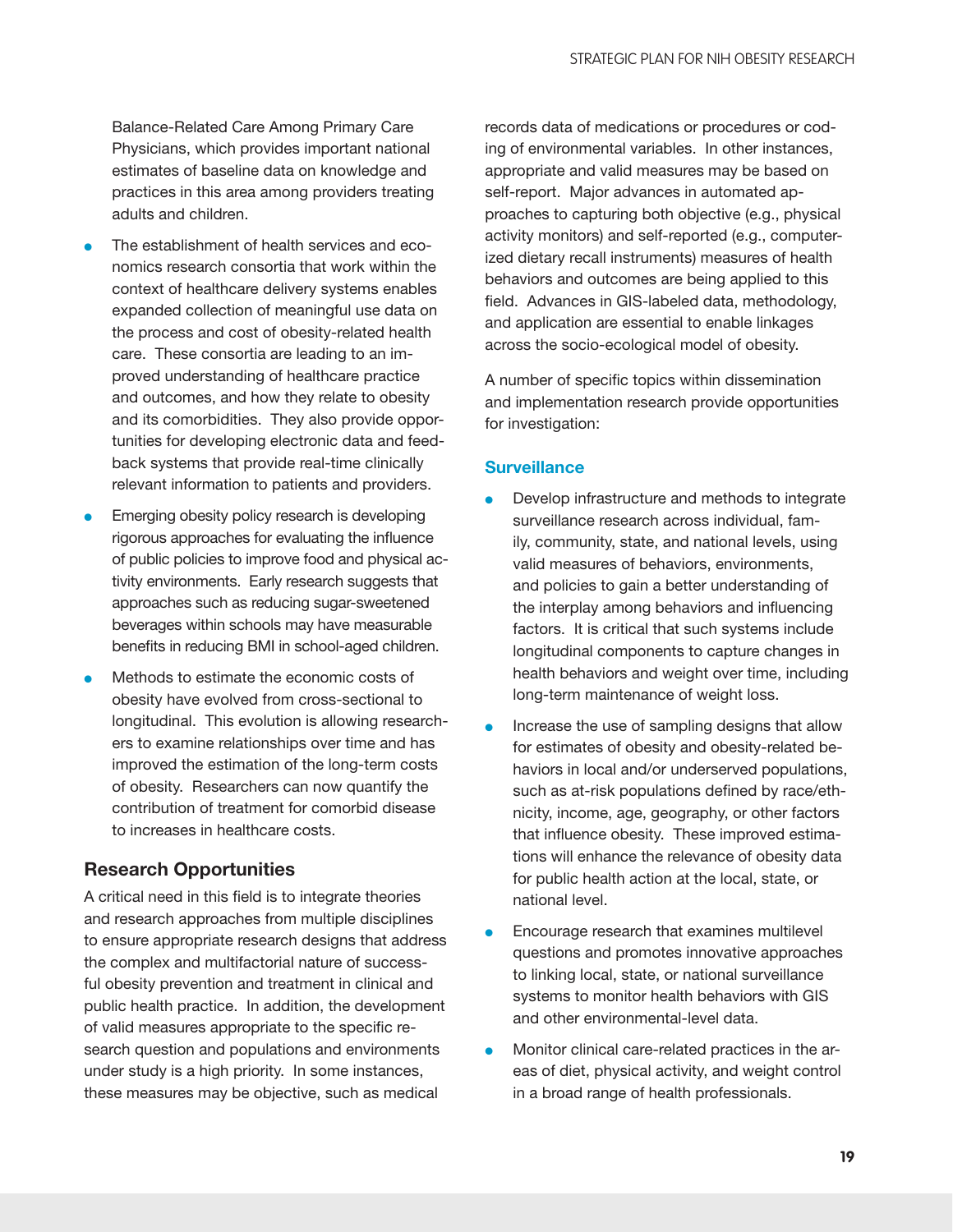### Health Services and Economics

- $\bullet$ Conduct comparative effectiveness, cost, behavioral, economic, and cost-effectiveness research to identify effective interventions for obesity prevention and control in diverse populations, e.g., evaluating the effectiveness of targeted subsidies on purchases of healthy food through nutrition assistance programs or evaluating the effect of taxes on purchase of less healthful foods.
- $\bullet$ Support multilevel research within the context of primary care, using advances in eHealth technologies in combination with electronic medical records (EMRs). This research will allow patients and providers to identify integrated and staged approaches for addressing obesity, particularly among patients with multiple chronic diseases.
- $\bullet$ Use research networks within healthcare systems to document obesity outcomes related to implementing processes of care, such as screening for obesity and delivering obesity care within the healthcare setting.
- $\bullet$ Enhance capacity to examine behavior and subsequent health outcomes and costs related to factors such as agriculture, food supply, urban design, and transportation policies. All these factors have an effect on physical activity and food choices.
- $\bullet$ Determine economic, behavioral, and social costs and benefits to individuals of making behavior changes recommended for obesity prevention and control, such as health improvement, disability reduction, time use, convenience, and perceived benefit.

#### Dissemination and Implementation

<sup>l</sup> Use approaches, such as community-based participatory research, that engage and involve community members in designing, implementing, and interpreting large-scale research in diverse communities to determine the acceptability of environmental and societal changes

that might be undertaken to promote healthy eating and activity behaviors.

- $\bullet$ Conduct research on appropriate terms, messages, media, and strategies to communicate about weight control with attention to population-specific needs, such as in children or adolescents and their families, women who are planning a pregnancy or are pregnant, ethnically diverse audiences and those of various cultural or socioeconomic backgrounds, and those with different levels of general and health literacy.
- $\bullet$ Conduct "best practices" research to enhance obesity screening, prevention, and treatment in primary care. Use these best practices and other resources to develop, implement, and test messages, clinical guidelines, standardized lifestyle assessment methods, and other tools, procedures, and organizational systems in various primary care settings to increase the prevention, identification, and treatment of obesity in children and adults.
- l Test innovative adaptations of evidence-based obesity prevention and treatment approaches that can be disseminated and sustained in families, clinical healthcare practice, and child care, school, or community settings.
- $\bullet$ Support research on how electronic applications, such as eHealth applications in mobile phones or on the Internet, can expand reach, tailoring, and rapid dissemination of interventions to large and diverse populations.
- $\bullet$ Support research on education and outreach efforts to promote healthy weight at the time of conception and healthy gain during pregnancy, and to promote initiation and maintenance of breastfeeding through creative approaches, including those that incorporate innovative technologies and communications.

#### Policy and Evaluation

Develop improved methods for evaluation of natural experiments, such as cost-effective, practical, and valid approaches to determine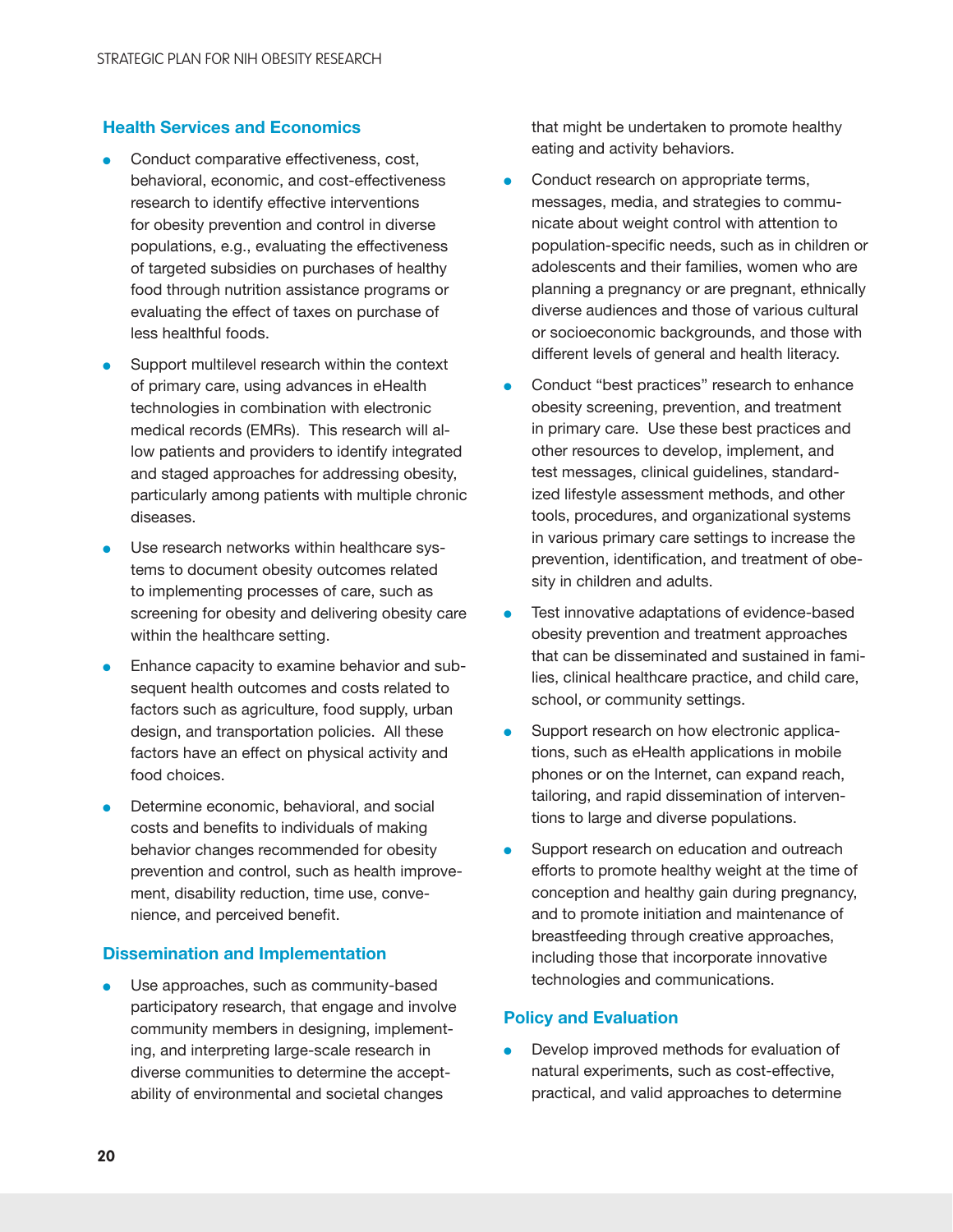<span id="page-28-0"></span>the effect of grassroots initiatives to implement community-wide or setting-specific (e.g., school, worksite) regulations regarding diet or physical activity.

- $\bullet$ Evaluate the influence of policy intervention "natural experiments" on diet and physical activity practices at local, state, and federal levels. Examples of this research include examining the influence of price on food choices, the effect of school or worksite policies to support physical activity, and the influence of safe environments on physical activity; and quantifying the effect on physical activity of policies and approaches that influence commute options, land-use patterns, infrastructure, and motor vehicle safety, and examining their cost-effectiveness.
- $\bullet$ Engage investigators and stakeholders from diverse disciplines to ensure that policies under investigation have the potential for broad implementation.

### Improve Measurement Tools, Technology, and Methods

At each step of the research continuum, appropriate measurement is essential for advancing scientific knowledge and ensuring public health relevance. Accurate measures of individuals' body composition, energy intake, and energy expenditure are essential for understanding the etiology of obesity and the effectiveness of prevention and treatment efforts. Many existing measures have limitations with regard to accuracy, reliability, and sensitivity in free-living individuals. Increased standardization of measurement will allow for improved comparison of outcomes across studies. Measurement in children, older adults, and people with disabilities is a particularly challenging and important area for research.

Three types of self-reported diet and physical activity assessment instruments are widely used: frequency questionnaires to assess nutrient intake, records (or diaries), and 24-hour recalls. These approaches have limitations because individuals do not commonly attend to what they eat or their

activities levels, and often they cannot accurately estimate usual dietary intake or bouts of physical activity without error or bias.

Various objective measures also are used in diet and physical activity research. Direct observation of dietary intake or physical activity is a useful objective measure, but its use is limited primarily to institutional settings. Research and clinical practice would be enhanced by the development of new or improved objective measures that could be used in free-living individuals to measure fitness and functional status. Most current biomarkers of diet cannot capture amount of intake nor distinguish short-term versus long-term intake. For physical activity, wearable monitors do not capture the full range of activities in which people engage, and methods to convert monitor data into measures of energy expenditure are still evolving. For both diet and physical activity, objective measures tend to be burdensome for research participants and expensive.

Body composition measurement has advanced considerably in the past decade. However, many of these measures are too costly, time consuming, and technically challenging to use in clinical settings or in population studies. Although BMI is a good estimate of overall fatness in a population, it is not ideal for understanding individual body composition status or changes and is not sensitive to level of fitness, maturational stage, sex, and race. Thus, the same BMI may represent very different body composition profiles. The capacity to measure body composition accurately in all age groups in clinical settings would allow research studies of the relationship between body composition and clinical features, potentially facilitating translation to medical management in real-world situations.

High-quality environmental measures also are vital components of research on diet and physical activity behavior and the prevention and treatment of obesity. Examples of environmental measures of interest include access to nutritious and affordable food, quality and quantity of sidewalks, and availability of bike lanes. Researchers use a variety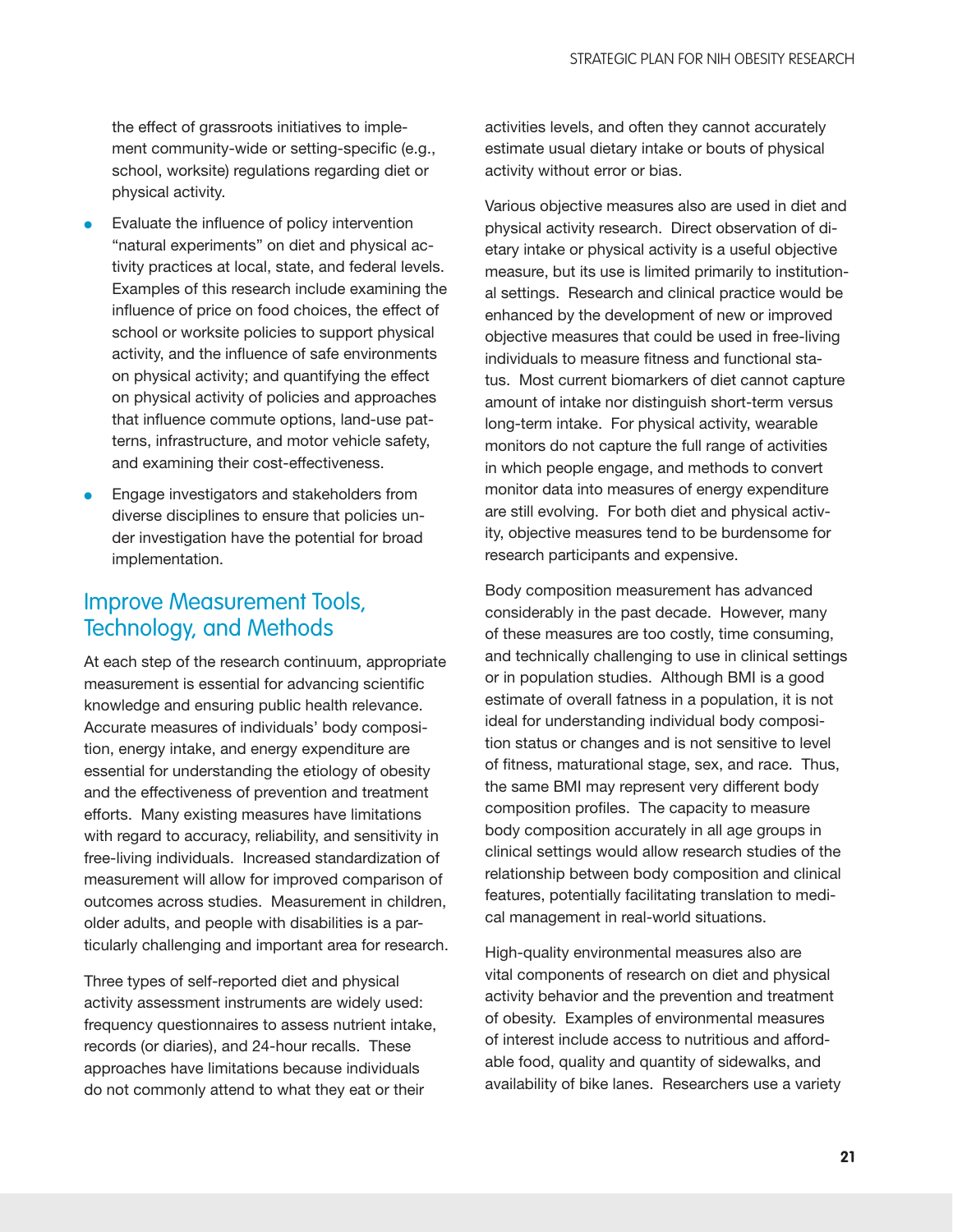<span id="page-29-0"></span>of methods to measure food and physical activity environments, including instruments—both selfreported and observed—and methodologies such as GIS. Research that can place individuals within the specific environments that they experience has been facilitated through advances in micro-scale measurements, such as sidewalks, safety, and exact locations of food vendors.

Finally, given the multiple feedback loops involved in the regulation of body weight, innovative methods that reflect and encompass this complexity may provide the greatest opportunities for moving forward. Systems methodologies may help uncover novel, and perhaps unanticipated, strategies to combat obesity. They may also reveal unanticipated adverse consequences of potential interventions and policies. A transdisciplinary systems approach can be used in a host of research areas, from biological to population systems modeling and the integration of the two. Advances in novel statistical approaches can also be applied to the design and analysis of research studies, as well as to technological innovations for genetics and bioinformatics. All of these applications present new and exciting opportunities for future obesity research.

### Selected Research Advances and **Challenges**

Diet and physical activity tools and measures have improved markedly in recent years, as shown by the following advances:

- $\bullet$ Doubly-labeled water, an accurate measure of total energy expenditure over a 2 week period, has been used to assess and correct for error in self-reported diet and activity assessment instruments in free-living individuals.
- $\bullet$ Recent advances have occurred in the use of relatively inexpensive, automated systems for use in self-reported dietary intake and activity. These include Internet, personal digital assistant (PDA), and mobile phone-based methods to collect data for frequency, recall, and record questionnaires.
- $\bullet$ Small-molecule metabolite profiles (serum metabolomic profiles) assessed by high-performance liquid chromatography (HPLC) separations, coupled with coulometric array detection, have been found to accurately identify *ad libitum* fed and energy-restricted rats. These profiles are being adapted for human epidemiology studies to provide insight about energy balance and cancer.
- $\bullet$ Accurate measurements of body movements and positions, combined with physiological responses (e.g., heart rate, core temperature, oxygen saturation, and glucose) using accelerometers and other advanced biosensors, have improved the capacity of wearable monitors to measure physical activity. Associated technological advances in sensor miniaturization, data acquisition and processing, low power consumption, wireless communication, large data storage, and advanced algorithms have placed objective monitoring within the reach of a growing field of researchers.
- $\bullet$ Over the past decade, researchers have developed "first generation" measures of the food and physical activity environments using a variety of methods, including self-reported measures, observation systems, and geospatial data mapping technology (e.g., GIS). Advances in mobile phone technology with integrated global positioning systems (GPS) facilitate collection of data about individual physical activity behavior and context in real-time.
- l Advances in transdisciplinary research have brought together public health and medicine with other fields, such as computer science and engineering, to apply systems thinking to obesity research. These collaborations have capitalized on new, high-throughput computing power to integrate complex concepts and data that range from genetics to policy.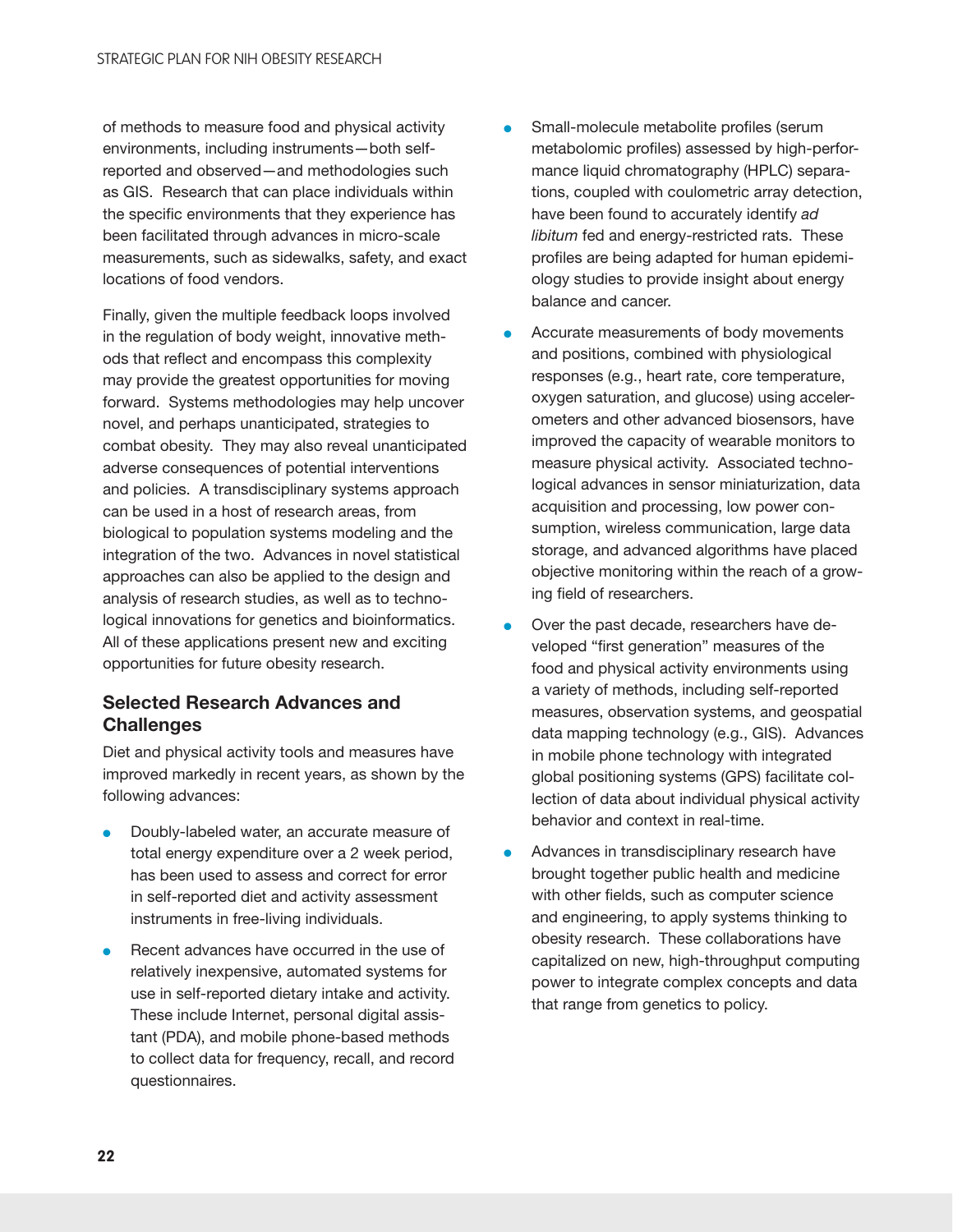### <span id="page-30-0"></span>Research Opportunities

New diet and physical activity measures with improved accuracy, precision, reliability, usability, flexibility, and sensitivity to change are needed, especially in the areas of biomarkers, tools for bench to bedside translational research, fitness and functional status, thermogenesis, imaging, body composition, objective measurement systems, environment, mathematical computational and systems modeling, advanced statistical and mathematical approaches, new genetics technology, and bioinformatics and data standardization. Given the complexity of factors that influence obesity, new systems methodologies also need to be employed in conducting next-generation obesity research.

### **Biomarkers**

- $\bullet$ Develop genomic, proteomic, and metabolomic approaches for use in identifying biomarkers of energy balance and to assist with understanding specific genes, proteins, and small molecules involved in energy balance that influence the tendency to gain or lose weight.
- $\bullet$ Develop nanosensors for quantifying circulating and tissue concentrations of macro- and micronutrients and their metabolites to help improve accuracy and precision of dietary assessment.
- $\bullet$ Develop high-throughput, low-cost metabolomic profiling approaches in biofluids and tissues to characterize and identify biomarkers involved in the progression of weight gain and loss in animal models and humans.
- $\bullet$ Develop mathematical models using metabolic profiles to predict energy intake or energy expenditure.
- $\bullet$ Encourage systems biology efforts to harness computing power in a way that can bring together information on proteins, genes, metabolites, and human or animal phenotypes related to metabolism and weight.
- $\bullet$ Develop technologies for novel ways to noninvasively assess biochemical indicators of fitness.

Also develop assays to monitor measures such as nutritional status, cardiovascular/cardiorespiratory tone, serum biochemistry, metabolic enzyme activity, and epigenetic changes. Combinations of these metrics could provide an overall biochemical measure of fitness.

- $\bullet$ Refine existing measures and develop new methods to assess biochemical and physiological indicators related to body composition, particularly adiposity and its type and distribution, muscle mass, and bone health.
- $\bullet$ Develop noninvasive measures of energy balance such as breath-based measures of diet composition.

### Tools for Bench to Bedside Translational Research

- **l** Develop novel screens to identify small molecules that can modulate energy balance pathways.
- $\bullet$ Develop methods to monitor mitochondrial biogenesis and function *in vivo*.
- $\bullet$ Establish and characterize new animal models for studying the pathogenesis of, and assessing therapeutic approaches to, obesity, and elucidate the roles that genetic variation in the underlying genetic factors identified from genetic obesity syndromes plays for promoting obesity in humans.

### Fitness and Functional Status

- $\bullet$ Develop improved methods for assessing physical activity, sedentary behavior, motor abilities, fitness, and functional status in various populations. Improve instruments and equipment to have higher dynamic ranges and higher sensitivity to measure acute and intermediate changes due to specific interventions.
- $\bullet$ Develop practical and cost-efficient methods to assess fitness in the context of a medical visit and in educational and community health settings.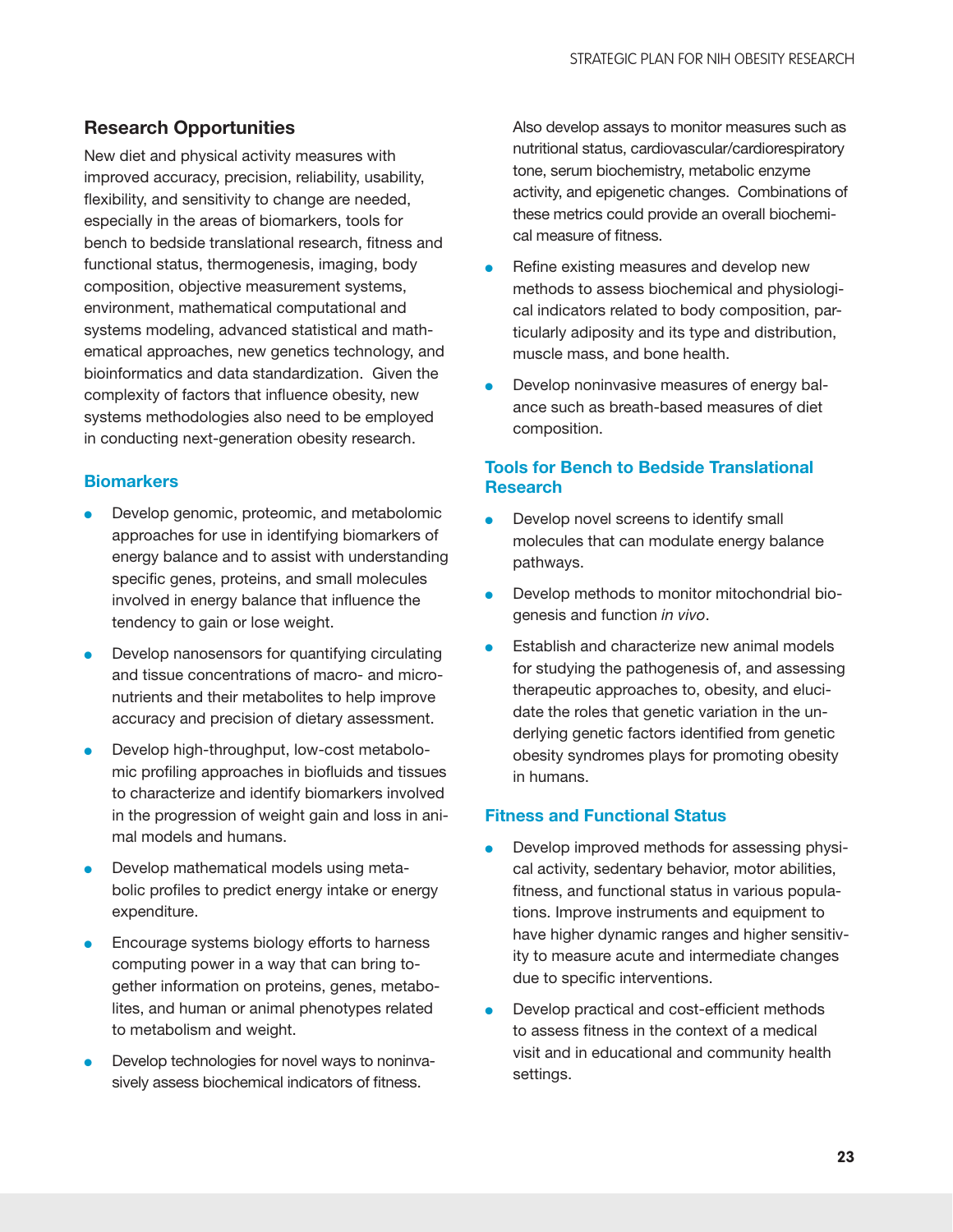#### **Thermogenesis**

- $\bullet$ Develop technologies that can be used in free-living populations to measure resting energy use of the various body tissues or to evaluate efficiency and heat production to better understand energy use under various conditions. These technologies might include 3–D imaging of heat production deep within tissues, clothing with wireless sensors to capture body temperature and degree of perspiration in addition to movement, and new methods to noninvasively monitor mitochondrial membrane potential and ATP production.
- $\bullet$ Devise approaches to measure and manipulate tissue- and organ-specific thermogenesis and adaptations to diet, and weight gain or loss. In particular, new means of monitoring brown adipose tissue mass and activity are needed.

#### Imaging

Explore the use of imaging technology for obesity research, including new tools to probe neuronal pathways controlling eating behavior, investigate lipid metabolism and inflammation in tissues, or image energy expenditure. For example, brain-imaging approaches can be used to improve understanding of the response of the brain to hunger, satiety, and taste, or to explore neural pathway changes, reward system responses to food, and hormone signals in obesity and after weight loss or gain.

#### Body Composition

Develop improved technologies to determine body composition. Although dual-energy x-ray absorptiometry is readily available and easily performed in children and adults, it involves ionizing radiation exposure, has body size limitations, and does not provide a measure of visceral adiposity. Techniques are needed that could minimize variability, yield site- and tissuespecific fat content, eliminate size limitations, and minimize radiation exposure.

**.** Develop accurate and reliable tools to measure total and regional body composition across the lifespan that are applicable to clinical and population study settings. For example, develop tools to allow improved and safe measurement of body composition, body fat distribution, and specific fat depots in pregnancy, infancy, and early childhood.

#### Objective Diet and Physical Activity Behavior Measurement Systems

- $\bullet$ Encourage development of improved mobile phone or camera devices that can use digital pictures and image recognition technology to accurately identify foods and portion sizes for purposes of advancing food record dietary assessment methods.
- $\bullet$ Develop statistical methods for analyzing data obtained from wearable physical activity monitors. These methods can be used to improve modeling of measurement error and correct misclassification of physical activity, as well as model patterns of physical activity behavior so as to better characterize "usual" activity.
- $\bullet$ Develop accurate, reliable, and effective devices to be used in monitoring changes in diet or physical activity over time and that could be used as therapeutic tools in treating obesity and overweight across the lifespan, including lowcost field measures that are sensitive to change in different age and BMI groups. This includes engineering tools that integrate self-reported information with biologic and/or sensor measures of physical activity, diet/nutrition, and energy balance/obesity in real time.
- $\bullet$ Develop energy balance indicators, such as "smart" clothing, household, or office furnishings, that incorporate sensors, bar codes, or other identifying technologies to calculate energy expenditure, detect motion, identify food characteristics, and assess portion sizes.
- $\bullet$ Develop mathematical and computational models for predicting interrelationships between energy balance and weight control or obesity.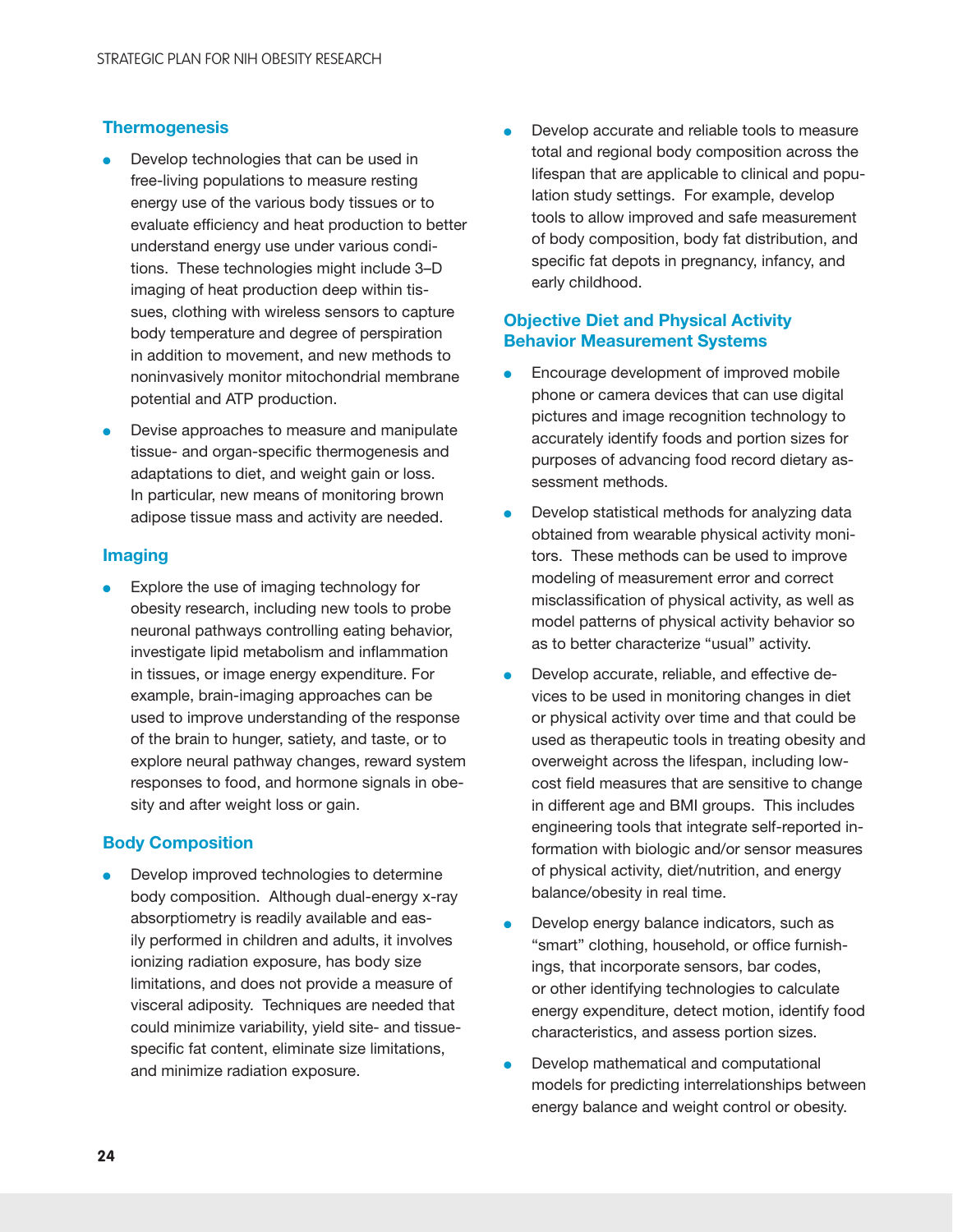- $\bullet$ Explore how advances in the application of item response theory methodology can be applied to social and behavioral measurement.
- $\bullet$ Develop interactive technologies (e.g., virtual reality) to assist individuals in changing their behavior when making food and physical activity decisions.
- $\bullet$ Validate measurement approaches for social factors such as family characteristics and social networks in studies of obesity and health behaviors.

### **Environment**

- Create measures of the initiation, support, and reinforcement of food and beverage consumption and physical activity practices and factors associated with decreasing sedentary behaviors. Measures are needed to assess determinants of behaviors in multiple settings (e.g., home, day care, preschool, or other community venues) facilitated by a variety of care providers (e.g., healthcare providers or teachers).
- $\bullet$ Develop wearable devices to combine GPS with physical activity and physiologic sensors.
- $\bullet$ Develop valid and reliable measures of community food and physical activity environment variables that are applicable to communities at highest risk for obesity.

### Mathematical, Computational, and Systems **Modeling**

Synthesize data obtained from different analytic scales (e.g., biological, behavioral, and environmental) through systems science computational techniques, such as mathematical and computational modeling and network analysis. For example, computational models can be used to drive hypotheses and experimental design by simulating the expected response to hypothetical interventions and estimating the optimal experimental dose. Systems models may provide insights into the mechanisms underlying the success (or failure) of interventions in a particular context.

Integrate individual and socio-environmental data over time by using systems science computational techniques. For example, these techniques can be used to systematically perturb the model and observe the likely result of an action (e.g., implementation of a policy or economic change) on a range of outcomes in the model. Representative techniques include dynamical systems, agent-based modeling, machine learning, network analysis, and others, as appropriate to the data and underlying question.

### Advanced Statistical and Mathematical Approaches

- $\bullet$ Incorporate approaches to statistical modeling, such as population statistics, nonparametric approaches, Bayesian and small group statistics, dynamic modeling, and continuous-time methodology into obesity research.
- $\bullet$ Employ adaptive designs that can include multiple active components or doses and still balance internal and external validity.
- **l** Enhance innovation in the application of simulation modeling that integrates biologic, genomic, behavioral, contextual, policy, and economic data to identify the best candidates for largescale interventions among diverse populations.

#### New Genetics Technology

<sup>l</sup> Encourage the development and use of nextgeneration sequencing, which holds the promise of identifying rare variants with large effect sizes. These variants are systematically missed in GWAS and may theoretically account for much of the currently unidentified heritability of obesity. Rare variants may be identified in samples of tens or hundreds of individuals (as opposed to the tens of thousands required to identify common polymorphisms with very small effect sizes).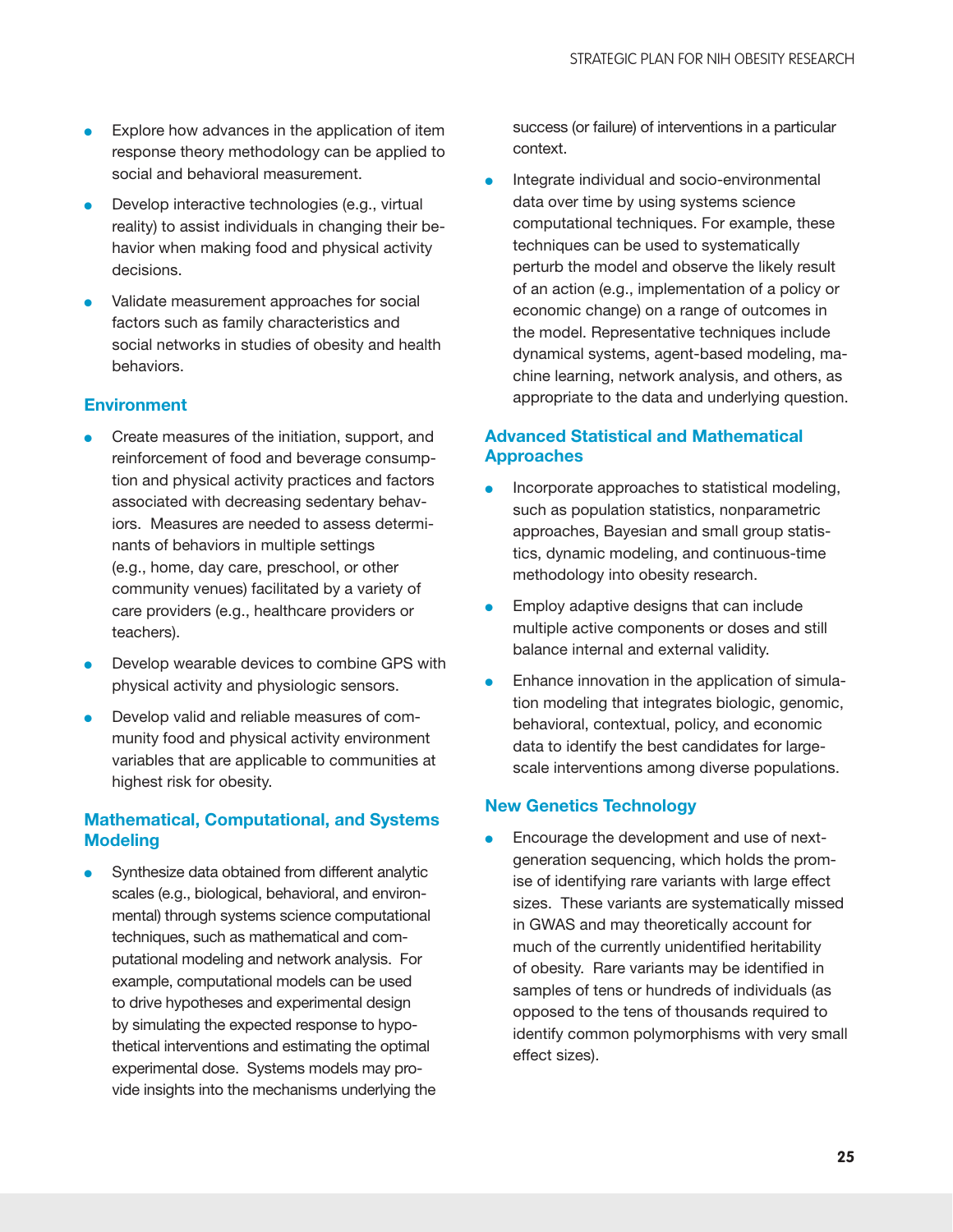#### Bioinformatics and Data Standardization

**Encourage advances in data storage, compres**sion, and transmission technology to ensure that the storage infrastructure continues to support the ever-growing data output of scientific and diagnostic instruments. The scientific data storage infrastructure of the future will need to not only accommodate the enormous amounts of data derived from modern experimental techniques but also protect privacy and have the throughput necessary to make the data

available for analysis. It also needs to be secure enough to ensure the long-term integrity of the scientific knowledge stored there.

- $\bullet$ Enhance discovery and multilevel analyses by encouraging more rapid data sharing and integration/linking of de-identified databases.
- $\bullet$ Encourage the use of core measures across the individual, family, and community levels to enable the results of similar studies to be directly compared.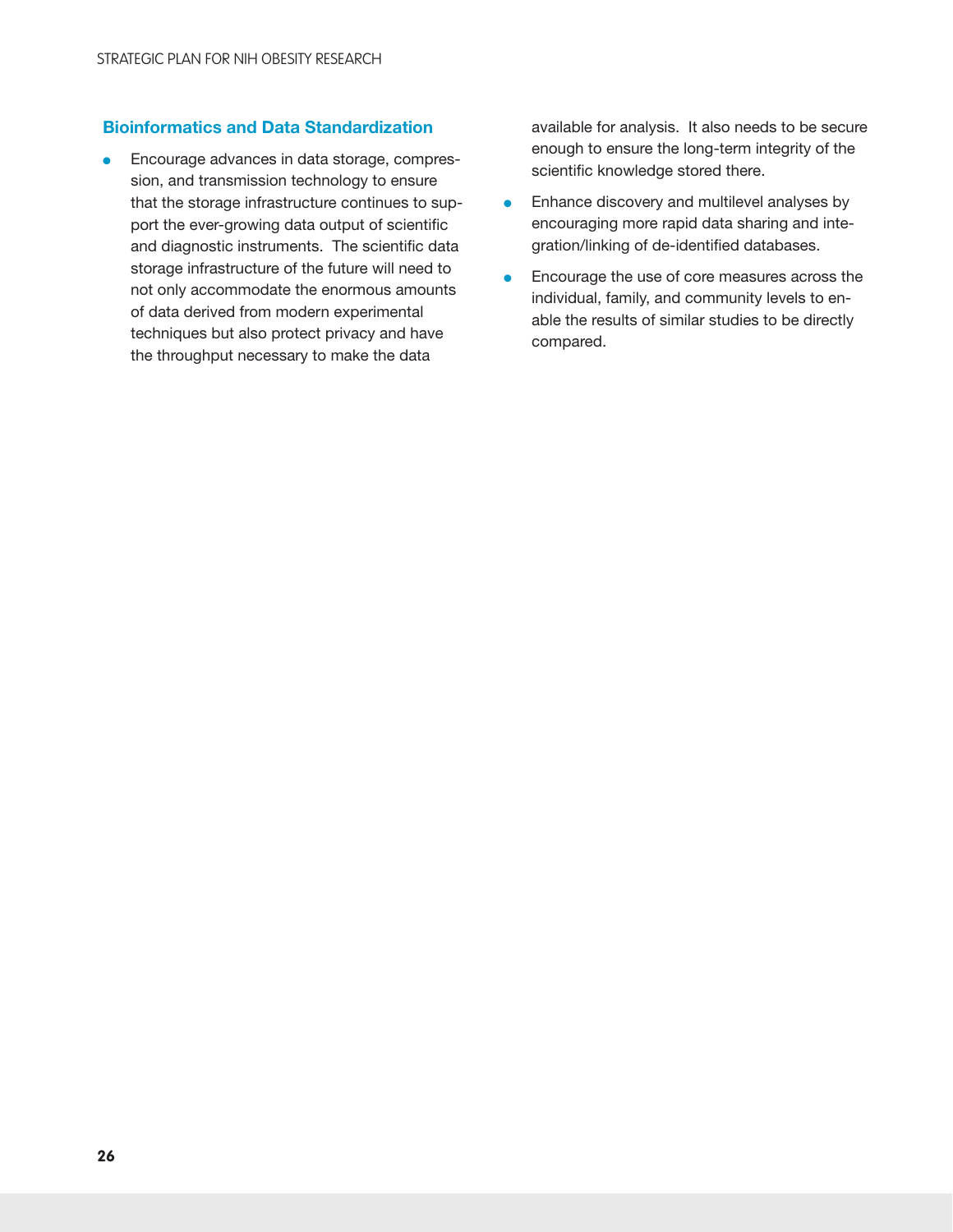## <span id="page-34-0"></span>INTEGRATION OF RESEARCH INTO PRACTICE

On the surface, it may seem that the solution to the obesity epidemic is obvious: help people to eat less and move more. The reality is that this change is very difficult to accomplish and research is critical to address the issue successfully.

Research supported and conducted by the NIH will be a key contributor to the efforts to prevent and treat obesity and associated health consequences. The challenges of today's obesity landscape are daunting, yet the discoveries emanating from research investments offer unprecedented opportunities to help meet these challenges. The NIH is committed to supporting basic research, clinical discovery, and translational research to inform practice and public policy. Much of this research is directly relevant to providing the scientific evidence base for developing and implementing national public health campaigns, such as the *Let's Move!* campaign [\(www.LetsMove.gov\)](http://www.LetsMove.gov).

The NIH, in collaboration with other governmental and nongovernmental organizations, helps to disseminate important research findings to the public, policymakers, and healthcare professionals. Enhancement of support for dissemination and implementation research by the NIH and other organizations will help to provide more specific knowledge about effective implementation approaches.

The opportunities for applying research findings in practice are many and diverse. As research opportunities identified in the *Strategic Plan for NIH Obesity Research* lead to effective interventions for prevention and treatment, the NIH can serve a critical role in helping ensure that these advances reach the appropriate audiences to promote their rapid implementation.

## Examples of NIH Efforts To Apply Research Findings in Practice

- $\bullet$  The NIH has taken steps to translate obesity research into "best or promising practices" related to prevention and treatment for community leaders, practicing clinicians, patients, and the general public. Population-based strategies that include national education programs have been an important approach to engage numerous partners and organizations around a common message and evidence-based strategies. **We Can!**<sup>®</sup> (Ways to Enhance Children's Activity & Nutrition) is one example of an evidenceinformed national education program. This campaign provides flexible resources and strategies that can be implemented in diverse settings to help families, schools, communities, organizations, and national partners and corporations in their efforts to help children maintain a healthy weight. *We Can!*® has an extensive Web site at [http://wecan.nhlbi.nih.gov.](http://wecan.nhlbi.nih.gov)
- The NIH develops evidence-based clinical guidelines for overweight and obesity as a way to translate the science into practical recommendations for clinical care. Currently, the *NIH Clinical Guidelines on the Identification, Evaluation, and Treatment of Overweight and Obesity in Adults* [\(http://www.nhlbi.nih.gov/guidelines/obesity/](http://www.nhlbi.nih.gov/guidelines/obesity/ob_home.htm) [ob\\_home.htm](http://www.nhlbi.nih.gov/guidelines/obesity/ob_home.htm)) are being updated using a rigorous evidence-based approach that involves a systematic review of the literature. The updated guidelines will provide recommendations about measuring overweight and obesity in adults using BMI and/or waist circumference measures, information about the role of additional risk factors in defining the risk status of individuals, and recommendations on various treatment options.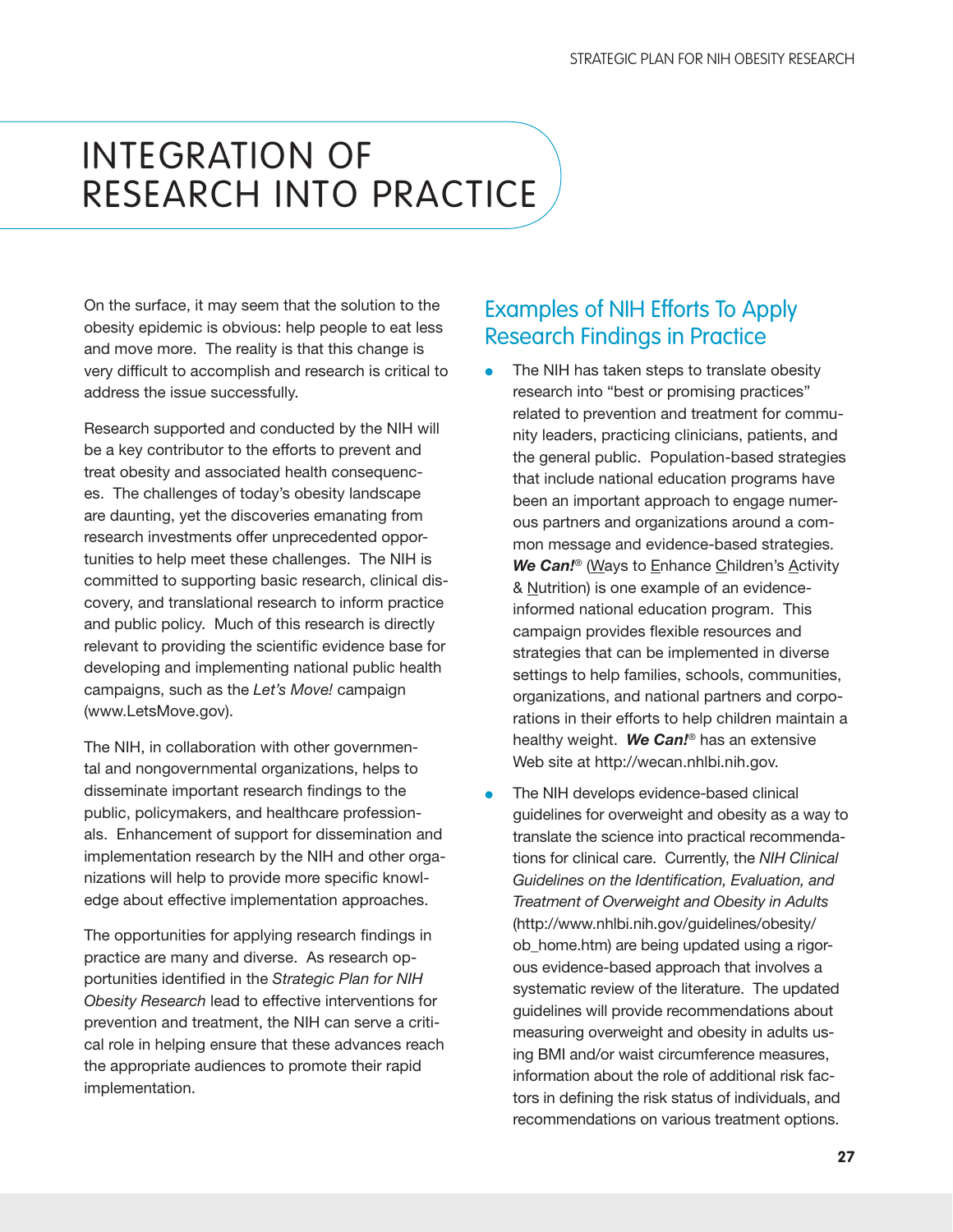<span id="page-35-0"></span>The expert panel is taking into account the needs of primary care clinicians and patients and working to be sure that the guidelines are clear and focused, without ambiguity as to what providers and patients should do on the basis of scientific evidence. Upon the release of the guidelines, the NIH will share tools and resources with key national and international audiences through Web-based communities of practice, in which clinicians in primary care or patients themselves can also share ideas and strategies. The update to the obesity guidelines, along with updates to guidelines on blood pressure and cholesterol, will ultimately feed into an integrated cardiovascular risk reduction guideline for adults.

The NIH has developed several obesity-related Web-based resources. These include: the Aim for a Healthy Weight Web site, which includes the BMI calculator [\(http://www.nhlbisupport.com/bmi\)](http://www.nhlbisupport.com/bmi); the Portion Distortion Web site [\(http://hp2010.](http://hp2010.nhlbihin.net/portion) [nhlbihin.net/portion\)](http://hp2010.nhlbihin.net/portion); the Automated Self-Administered 24-hour Recall System (ASA24 [\(https://asa24.westat.com/index.htm\)](https://asa24.westat.com/index.htm)); Measures of the Food Environment ([https://riskfactor.](https://riskfactor.cancer.gov/mfe)  [cancer.gov/mfe\)](https://riskfactor.cancer.gov/mfe); Cancer Control P.L.A.N.E.T [\(http://cancercontrolplanet.cancer.gov\)](http://cancercontrolplanet.cancer.gov); and the Weight-control Information Network [\(http://win.](http://win.niddk.nih.gov) [niddk.nih.gov\)](http://win.niddk.nih.gov). The uptake and dissemination of research advances have been accelerated by collaboration among research funders and national organizations. One example of such collaboration is the National Collaborative on Childhood Obesity Research (NCCOR [\(http://www.nccor.org](http://www.nccor.org))). The NIH has joined with the Centers for Disease Control and Prevention, the Robert Wood Johnson Foundation, and the U.S. Department of Agriculture to establish NCCOR in an effort to improve the efficiency, effectiveness, and application of childhood obesity research and to halt—and reverse—the increase in childhood obesity.

## Opportunities for Fostering the Uptake of Research Findings

Enhanced adoption and uptake of outreach and education programs will maximize the public health

benefit of research. The NIH can support opportunities for applying research findings in practice in several ways:

- $\bullet$ Support communication and collaboration between researchers and other sectors of the community to foster translation and uptake of evidence-based strategies.
- $\bullet$ Support population-based strategies, public education outreach programs, and media campaigns aimed at preventing overweight in at-risk groups, such as children and youth, young adults, low-income individuals, and racial and ethnically diverse populations. These strategies should draw on research findings to help direct key messages, promote evidence-based strategies, guide social marketing techniques and policy interventions, and develop the role of new technologies and social media.
- $\bullet$ Foster communication strategies that deliver evidence-based information to the appropriate audience (e.g., information about diet and exercise that is targeted to diverse groups of individuals who are overweight or obese). In addition, communication strategies are needed to improve uptake of evidence-based approaches for obesity management by healthcare and public health professionals.
- $\bullet$ Convey research evidence about the causes of obesity and its prevention and treatment with culturally appropriate approaches that enhance the likelihood of relevant action by the public, healthcare professionals and organizations/ practices, and policymakers.
- $\bullet$ Encourage healthcare systems to apply evidence-informed obesity screening, prevention, and treatment interventions for both children and adults in ways that minimize barriers to uptake for both individuals and healthcare professionals.
- l Develop clinical tools and collaborations with health professional and other organizations to enhance training and engagement of healthcare providers to engage in appropriate screening, referral, and treatment strategies.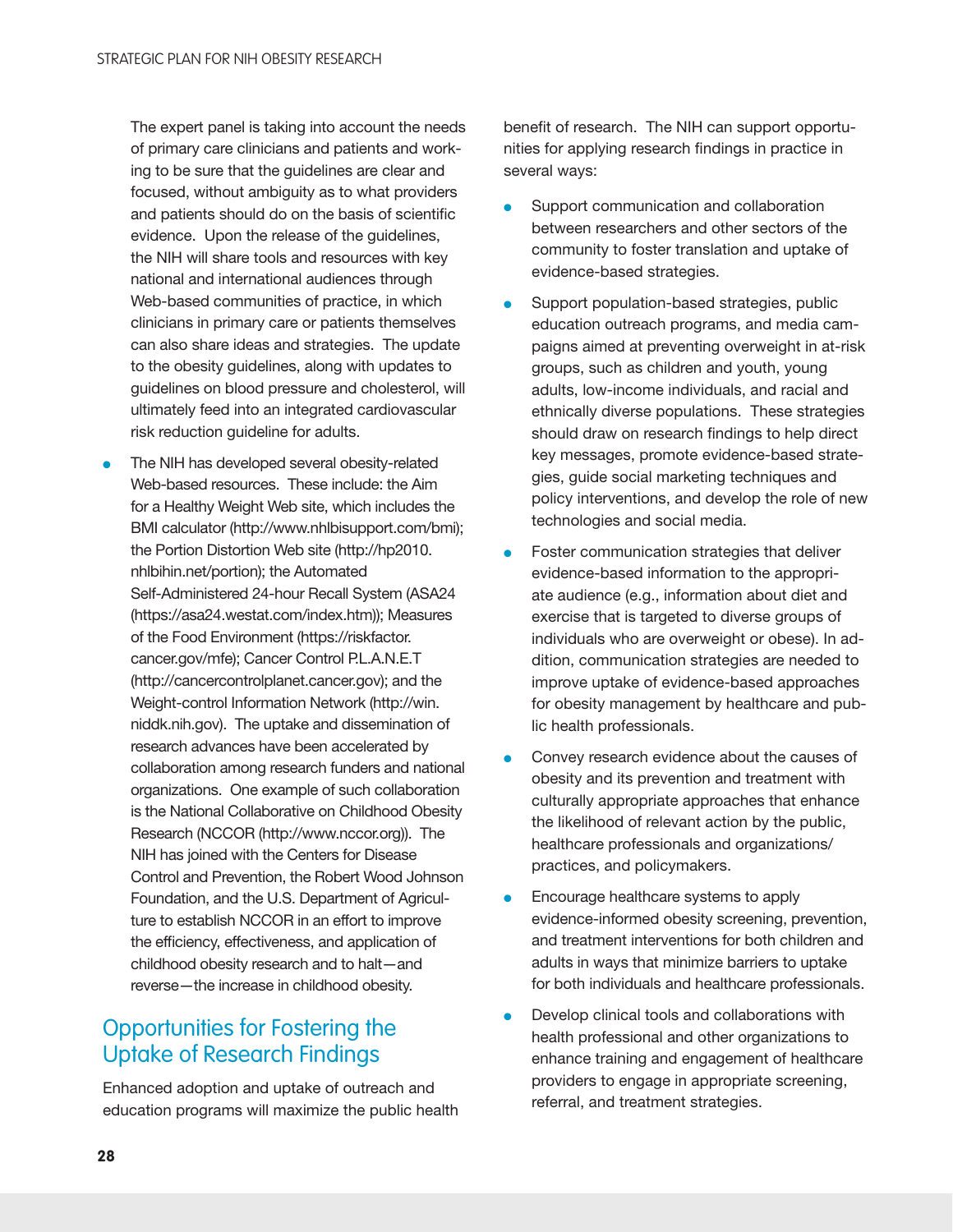## <span id="page-36-0"></span>CONCLUSION

Meeting the challenges of obesity and its health consequences in the United States and worldwide will require the efforts of many. The NIH is committed to moving research forward to build the scientific evidence base for action at multiple levels. This research will address the multifaceted contributors to obesity, helping to identify novel therapeutic targets and develop more effective approaches to prevent and treat obesity in children and adults, with steps that can be taken by individuals, families, healthcare providers, schools, worksites, and communities. As the NIH pursues promising avenues and exciting new scientific opportunities, this updated *Strategic Plan for NIH Obesity Research* will serve as a guide to accelerate progress in obesity research, from basic discovery to application and integration of prevention and treatment strategies in clinical practice and community settings, with the goals of extending healthy life and reducing the burdens of illness and disability.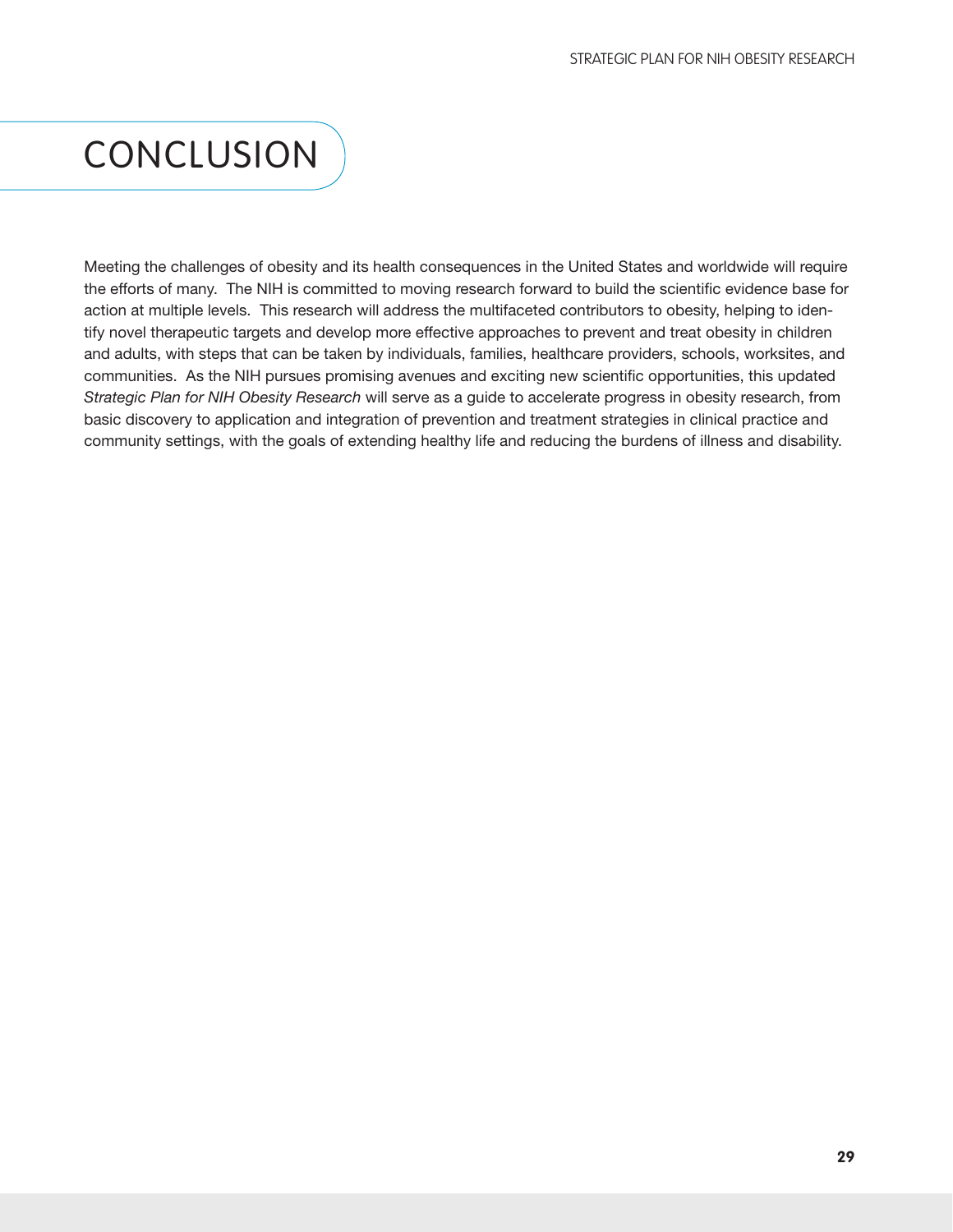#### **Cover**

The cover of the *Strategic Plan for NIH Obesity Research* illustrates a complex array of factors related to obesity. The interactions among these factors are depicted by the anchoring background image of a network. The network imagery, inspired by research that found an association between obesity and a network of social interactions, is intended to highlight more broadly the integration of many aspects of obesity research. The NIH is fostering integration of diverse research areas, from basic biology to testing approaches to increase healthy eating and physical activity at the individual and community levels—all part of an interconnected "network."

#### Image credits

People walking: *Getty Images*

Cells in body fat tissue: Obesity leads to chronic inflammation, which is associated with diabetes and other diseases. This image of fat tissue from an obese mouse shows fat cells (blue) surrounded by inflammation-promoting cells of the immune system, called macrophages (green). *Image provided by Dr. Carey Lumeng.*

Parent and child with bicycle: *Polka Dot Images/Punchstock*

Person buying healthy food: *Getty Images*

Parent and child preparing salad: *Punchstock*

An animal model to study biologic contributors to obesity: These mice differ in weight (and coat color) as a result of a chemical modification that changes a gene's activity, but does not change the gene's DNA sequence. The study of this type of change, "epigenetics," and other areas of biological research are providing new insights into obesity. *Image provided by Dr. Robert A. Waterland and reprinted from Journal of Pediatrics, 149, Waterland RA, Epigenetic mechanisms and gastrointestinal development, S137-S142, Copyright 2006, with permission from Elsevier.*

Background: The network imagery was inspired by the research of Dr. Nicholas A. Christakis and Dr. James H. Fowler.

*We Can!*® *Ways to Enhance Children's Activity & Nutrition, We Can!,* and the *We Can!* logos are registered trademarks of the U.S. Department of Health and Human Services (HHS).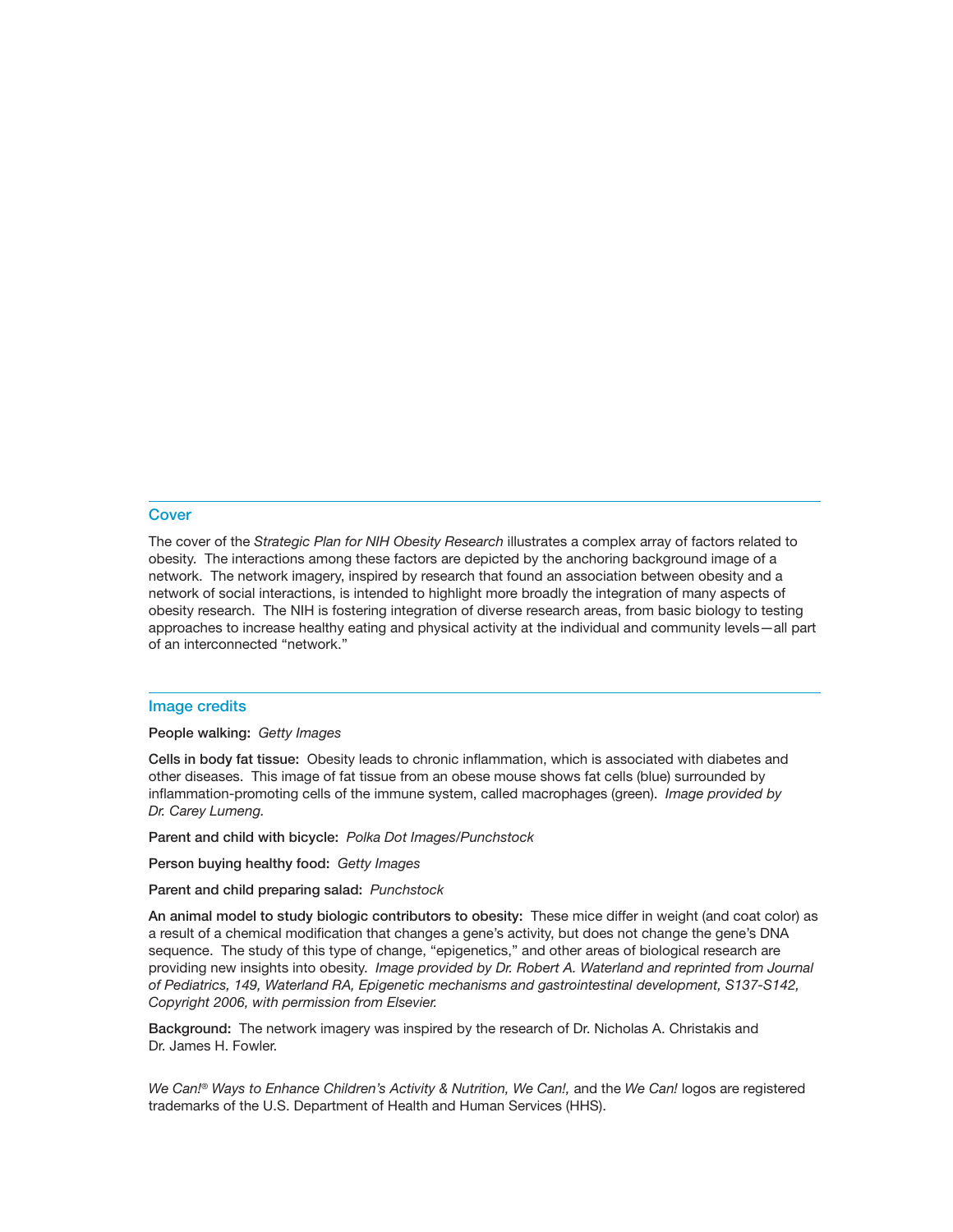Discrimination Prohibited: Under provisions of applicable public laws enacted by Congress, no person in the United States shall, on the grounds of race, color, national origin, religion, gender, or physical or mental disabilities, be excluded from participation in, be denied the benefits of, or be subjected to discrimination under any program or activity (or, on the basis of sex, with respect to any education program or activity) receiving Federal financial assistance. In addition, Executive Order 11141 prohibits discrimination on the basis of age by contractors and subcontractors in the performance of Federal contracts, and Executive Order 11246 states that no federally funded contractor may discriminate against any employee or applicant for employment because of race, color, religion, sex, or national origin. Therefore, programs covered in the publication must be operated in compliance with these laws and Executive Orders.